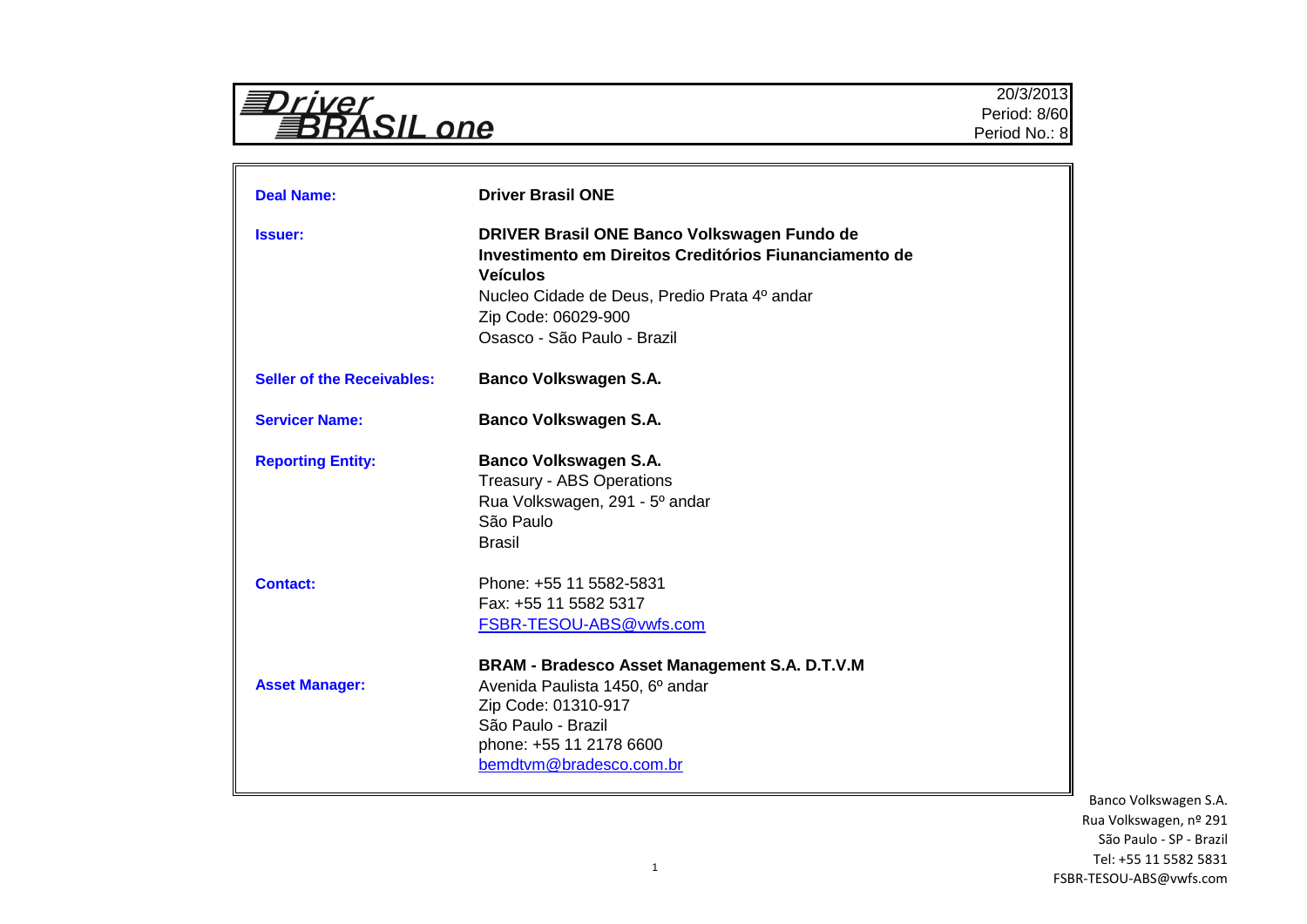| $\mathbf{v}$ $\mathbf{v}$<br>$\overline{\phantom{a}}$ | 20/3/2013        |
|-------------------------------------------------------|------------------|
| $\bigcap$<br>__                                       | Period: 8/60     |
| $n_{\Omega}$                                          | No.: 8<br>Period |

| Page           | Table of contents                                                                                     |
|----------------|-------------------------------------------------------------------------------------------------------|
| $\overline{2}$ | <b>Contents</b>                                                                                       |
| 3              | <b>Deal Overview</b>                                                                                  |
| 4              | Deal Overview: Counterparties I.                                                                      |
| 5              | Deal Overview: Counterparties II.                                                                     |
| 6              | Information regarding the Quotas I.                                                                   |
| $\overline{7}$ | Information regarding the Quotas II.                                                                  |
| 8              | <b>Credit Enhancement</b>                                                                             |
| 9              | Swap / Waterfall                                                                                      |
| 10             | <b>Run Out Schedule</b>                                                                               |
| 11             | <b>Amortisation Profile</b>                                                                           |
| 12             | <b>Overview Outstanding Contracts</b>                                                                 |
| 13             | Late Delinquency / Performance Trigger                                                                |
| 14             | Delinquent Contracts                                                                                  |
| 15             | <b>Future Contracts</b>                                                                               |
| 16             | <b>Recovery Contracts</b>                                                                             |
| 17             | <b>Prepayments</b>                                                                                    |
| 18             | Pool Information I. - Make: New, Used Cars                                                            |
| 19             | Pool Information II. - Downpayments, Customer Type and Type of Payment                                |
| 20             | Pool Information III. - Customer Concentration                                                        |
| 21             | Pool Information IV. - Distribution by Outstanding Discounted Balance and Original Discounted Balance |
| 22             | Pool Information V. - Interest Rate paid by the Customer                                              |
| 23             | Pool Information VI. - Distribution by Original Term, Remaining Term and Seasoning                    |
| 24             | Pool Information VII. - Distribution by Vehicle Makes and Models                                      |
| 25             | Poolinformation VIII. - Geographic Distribution                                                       |
| 26             | Glossary                                                                                              |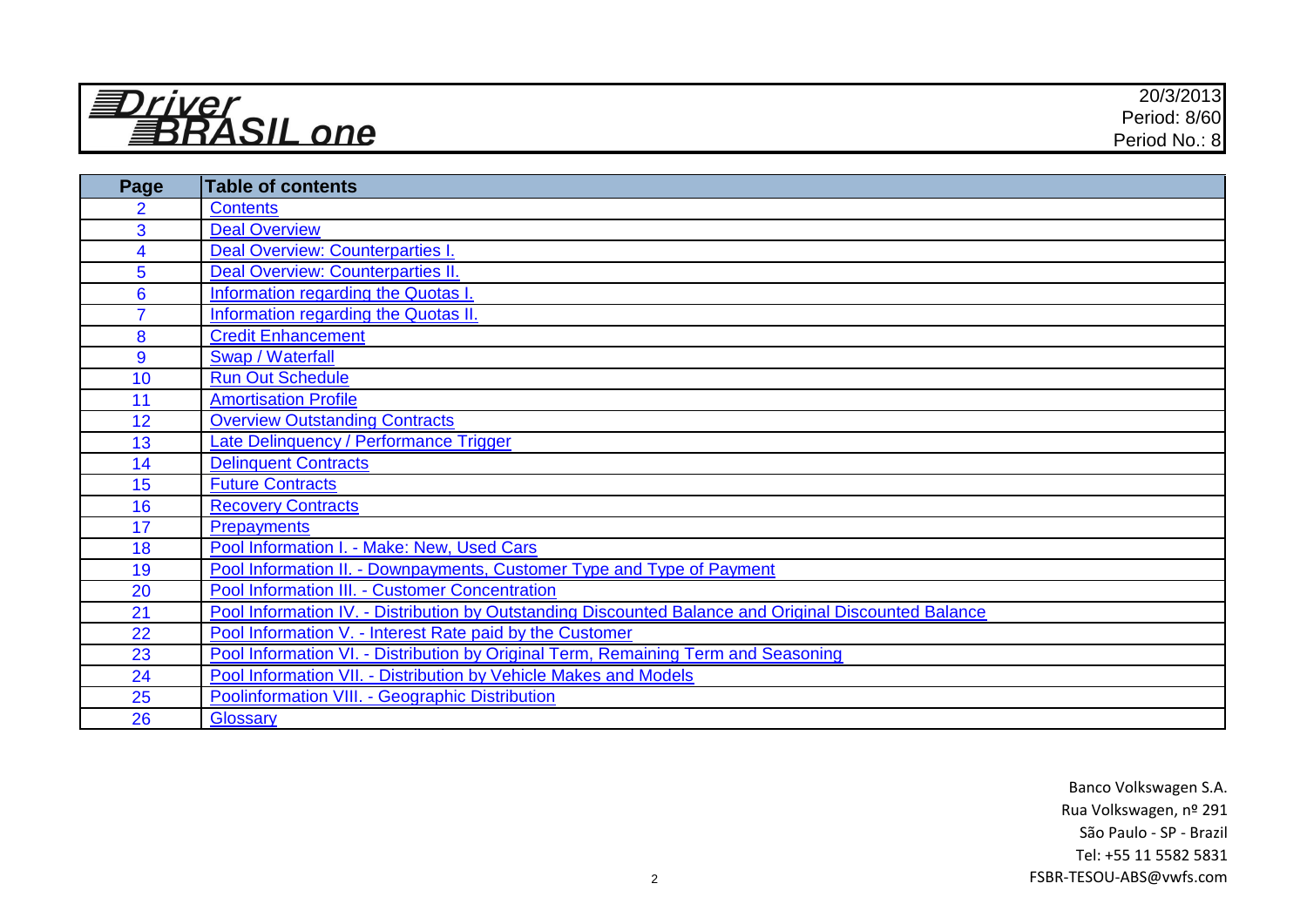| =<br>$rii\alpha r$    | 20/3/2013     |
|-----------------------|---------------|
| $\sim$ $\blacksquare$ | Period: 8/60  |
| one<br>__             | Period No.: 8 |

### **Deal Overview**

| <b>Cut Off Date:</b>                | 17/7/2012      |                                |                                                           |                                                                   |                                                         |            |
|-------------------------------------|----------------|--------------------------------|-----------------------------------------------------------|-------------------------------------------------------------------|---------------------------------------------------------|------------|
| <b>Issue Date:</b>                  |                | 12/7/2012 Legal Maturity Date: | <b>July 2017</b>                                          |                                                                   |                                                         |            |
| <b>Reporting period:</b>            | 8/60           |                                |                                                           |                                                                   |                                                         |            |
| <b>Reporting date:</b>              | 15             |                                |                                                           |                                                                   |                                                         |            |
| <b>Reporting Frequency:</b>         | monthly        |                                |                                                           |                                                                   |                                                         |            |
| <b>Period No.:</b>                  | 8              |                                |                                                           |                                                                   |                                                         |            |
| <b>Payment date:</b>                | 6/3/2013       |                                |                                                           |                                                                   |                                                         |            |
| <b>Next payment date:</b>           | 4/4/2013       |                                |                                                           |                                                                   |                                                         |            |
| <b>Asset collection period:</b>     | 1/2/2013 until |                                | 28/2/2013                                                 |                                                                   |                                                         |            |
| <b>Interest Accrual Period:</b>     | 6/2/2013 until |                                |                                                           | 6/3/2013 Days accrued:<br>19                                      |                                                         |            |
| <b>Quota Payment Period:</b>        | 6/2/2013 until |                                | 6/3/2013                                                  |                                                                   |                                                         |            |
|                                     |                |                                |                                                           |                                                                   |                                                         |            |
| <b>Pool Information at Pool-Cut</b> |                | <b>Number of Contracts</b>     | <b>Outstanding Discounted</b><br><b>Principal Balance</b> | Present Value 360 (Pool-<br>Cut)                                  |                                                         |            |
| <b>Outstanding Pool</b>             |                | $50.816$ R\$                   | 999.101.787,09                                            | R\$<br>1.007.150.386,84                                           |                                                         |            |
|                                     |                |                                |                                                           |                                                                   |                                                         |            |
| <b>Type of Car</b>                  |                | % of Contracts                 | <b>Outstanding Discounted</b><br><b>Principal Balance</b> | % of Outstanding<br><b>Discounted Principal</b><br><b>Balance</b> | Present Value 360 (Pool- % of Present Value 360<br>Cut) | (Pool-Cut) |
| New                                 |                | 87,6% R\$                      | 898.291.273,26                                            | 89,9% R\$                                                         | 905.561.665,86                                          | 89,9%      |
| <b>Used</b>                         |                | 12,4% R\$                      | 100.810.513,83                                            | 10,1% R\$                                                         | 101.588.720,98                                          | 10,1%      |
| <b>Total</b>                        |                | 100,0% R\$                     | 999.101.787,09                                            | 100,0% R\$                                                        | 1.007.150.386,84                                        | 100,0%     |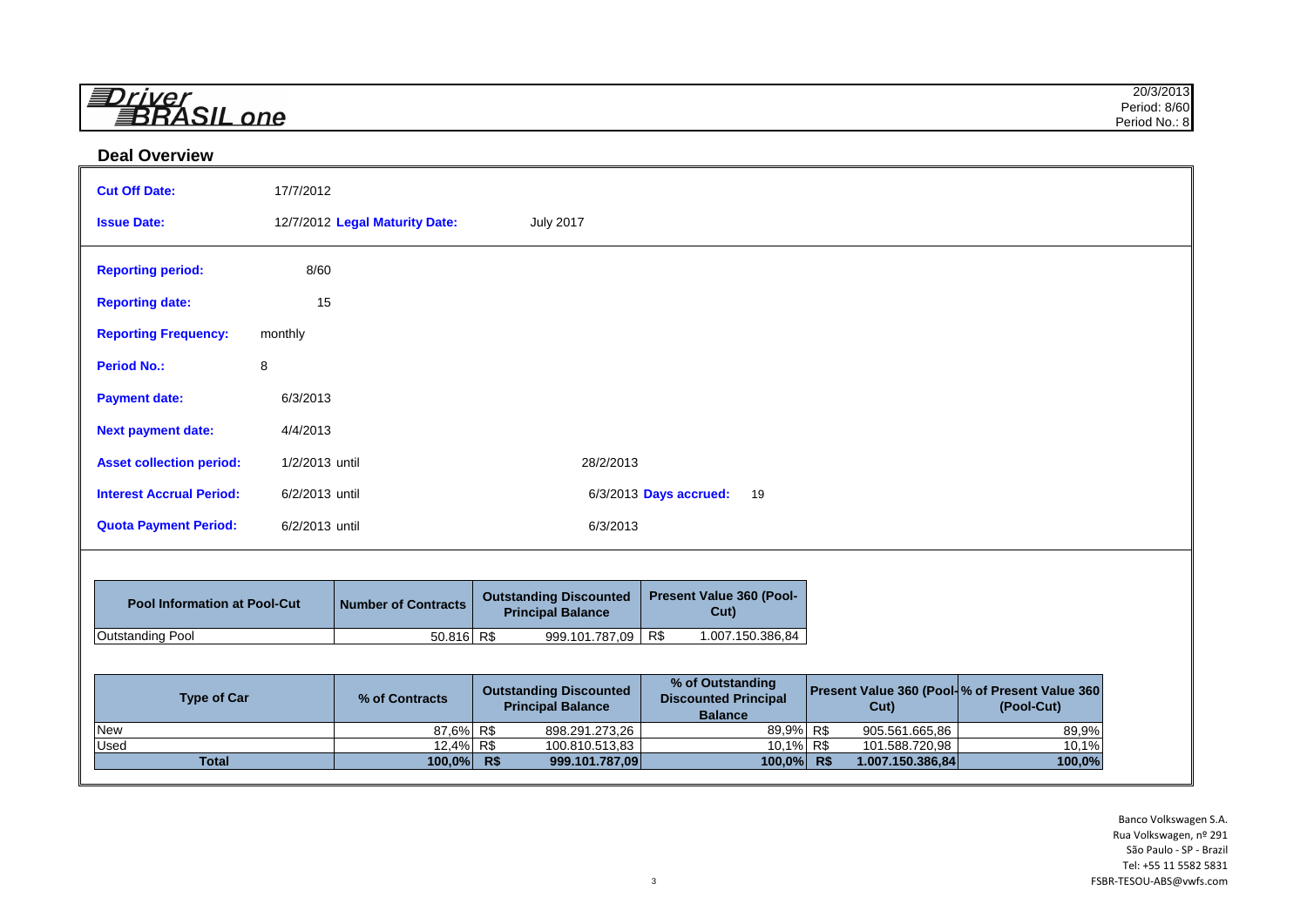| 14.71.72.14       | 10010                                                  |
|-------------------|--------------------------------------------------------|
|                   | 20/3/2013                                              |
| $\sim$ $\sim$     | 8/60                                                   |
| ___               | Period:                                                |
| $n$ $\alpha$<br>_ | Period<br>$\overline{\phantom{0}}$<br><sup>⊣</sup> No… |

# **Deal Overview: Counterparties I.**

|                                                                                                | <b>Name</b>                                                                                                        |           |             |         | Rating    |                |         |
|------------------------------------------------------------------------------------------------|--------------------------------------------------------------------------------------------------------------------|-----------|-------------|---------|-----------|----------------|---------|
|                                                                                                |                                                                                                                    |           | Moody's     |         |           | <b>S&amp;P</b> |         |
|                                                                                                |                                                                                                                    | Long Term | Short Term  | Outlook | Long Term | Short Term     | Outlook |
| <b>Lead Manager:</b>                                                                           | <b>BEM DISTRIBUIDORA DE TÍTULOS</b><br>E VALORES MOBILIÁRIOS LTDA                                                  |           |             |         |           |                |         |
|                                                                                                | Cidade de Deus<br>Bairro Vila Yara - 4º andar<br>Osasco - São Paulo<br><b>Brazil</b>                               | Aaa.br    | <b>BR-1</b> | n.a.    | brAAA     | $brA-1$        | n.a.    |
| <b>Accounts:</b><br><b>Cash Collateral</b><br><b>Distribution</b><br><b>Monthly Collateral</b> | <b>Banco Bradesco S.A.</b><br>Cidade de Deus<br>Bairro vila Yara - 4º andar<br>Osasco - São Paulo<br><b>Brazil</b> | Aaa.br    | <b>BR-1</b> | n.a.    | brAAA     | $brA-1$        | n.a.    |
| <b>Paying Agent:</b>                                                                           | Banco Volkswagen S.A.<br>Treasury - ABS Operations<br>Rua Volkswagen, 291<br>São Paulo<br><b>Brazil</b>            | n.a.      | n.a.        | n.a.    | brAAA     | n.a.           | Stable  |
| <b>Swap Counterparty:</b>                                                                      | <b>IBBA</b><br>Av. Brigadeiro Faria Lima, 3400<br>3º ao 8º andar<br>São Paulo - SP<br><b>Brazil</b>                | Aaa.br    | <b>BR-1</b> | n.a.    | brAAA     | $brA-1$        | n.a.    |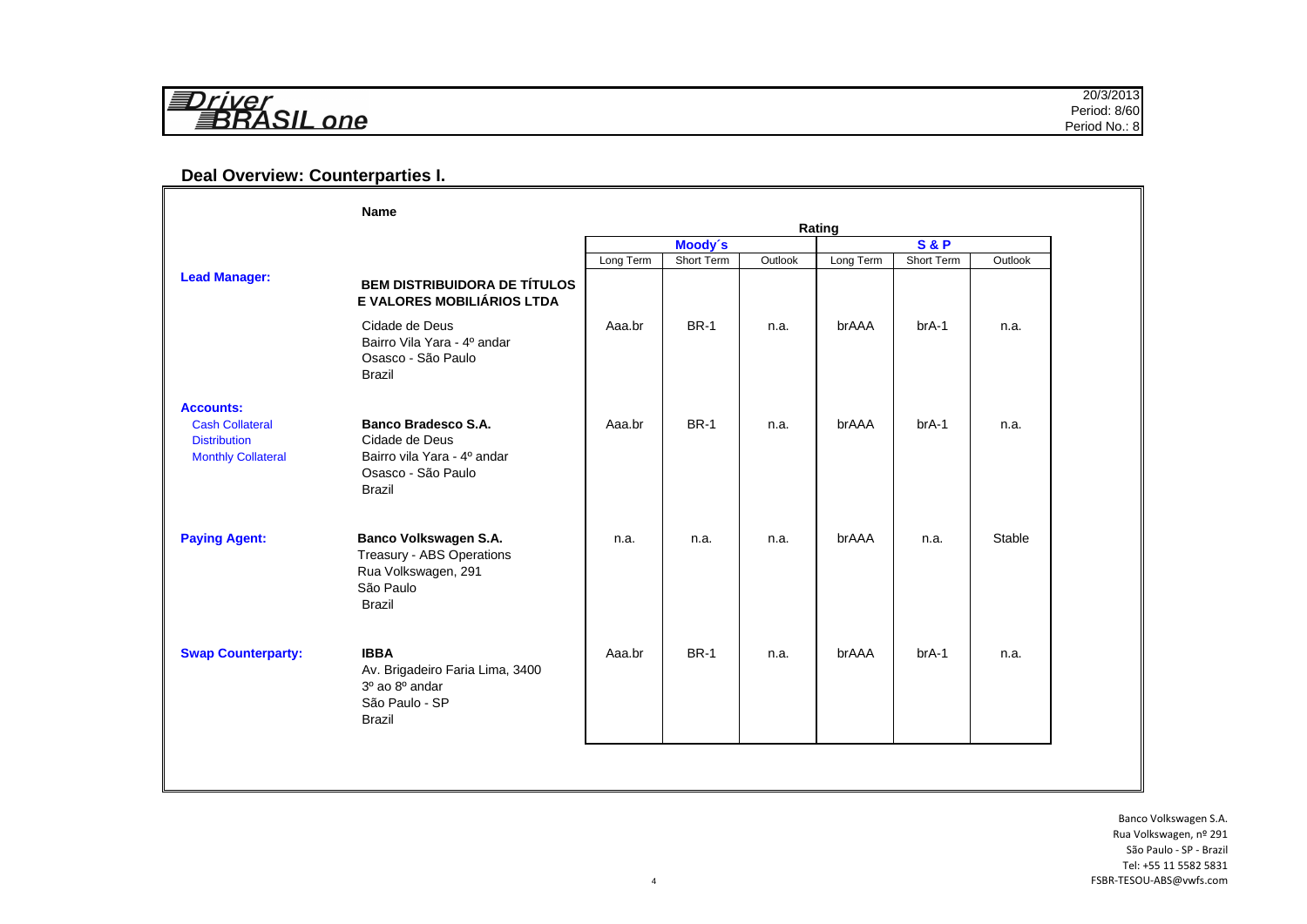| $\sqrt{ }$<br>.<br>$n_{\Omega}$<br>_<br>- 2 | 20/3/2013<br>8/60<br>Period.<br>$\overline{\phantom{a}}$<br>Period<br>'No.<br>ж.<br>. . |
|---------------------------------------------|-----------------------------------------------------------------------------------------|
|                                             |                                                                                         |

# **Deal Overview: Counterparties II.**

| <b>Rating Agencies:</b> | Moody's América Latina Ltda.<br>Avenida Nações Unidas, 12551 16º andar<br>04578-903 São Paulo<br><b>Brazil</b><br>Johann.Grieneisen@moodys.com<br>sara.tonello@moodys.com                               |
|-------------------------|---------------------------------------------------------------------------------------------------------------------------------------------------------------------------------------------------------|
|                         | <b>Standard &amp; Poors Brasil</b><br>Avenida Brigadeiro Faria Lima, 201 18º andar<br>05426-100 São Paulo<br><b>Brazil</b><br>leandro.albuquerque@standardpoors.com<br>gustavo.belger@standardpoors.com |
| <b>Asset Manager:</b>   | BRAM - Bradesco Asset Management S.A. D.T.V.M<br>Avenida Paulista 1450, 6º andar<br>Zip Code: 01310-917<br>São Paulo - Brazil<br>phone: +55 11 2178 6600<br>bemdtvm@bradesco.com.br                     |
| <b>Clearing Entity:</b> | <b>CETIP S.A. - Mercados Organizados</b><br>Av. Brigadeiro Faria Lima, 1663, 1º andar<br>Jardim Paulistano São Paulo - SP<br>CEP: 01452-001<br>phone: +55 11 4152 9370<br>atendimento@cetip.com.br      |
|                         | Rating*<br><b>S&amp;P</b><br>Moody's                                                                                                                                                                    |
|                         | Short Term<br>Outlook<br>Short Term<br>Long Term<br>Long Term<br>Outlook                                                                                                                                |
|                         |                                                                                                                                                                                                         |

 $\overline{\phantom{0}}$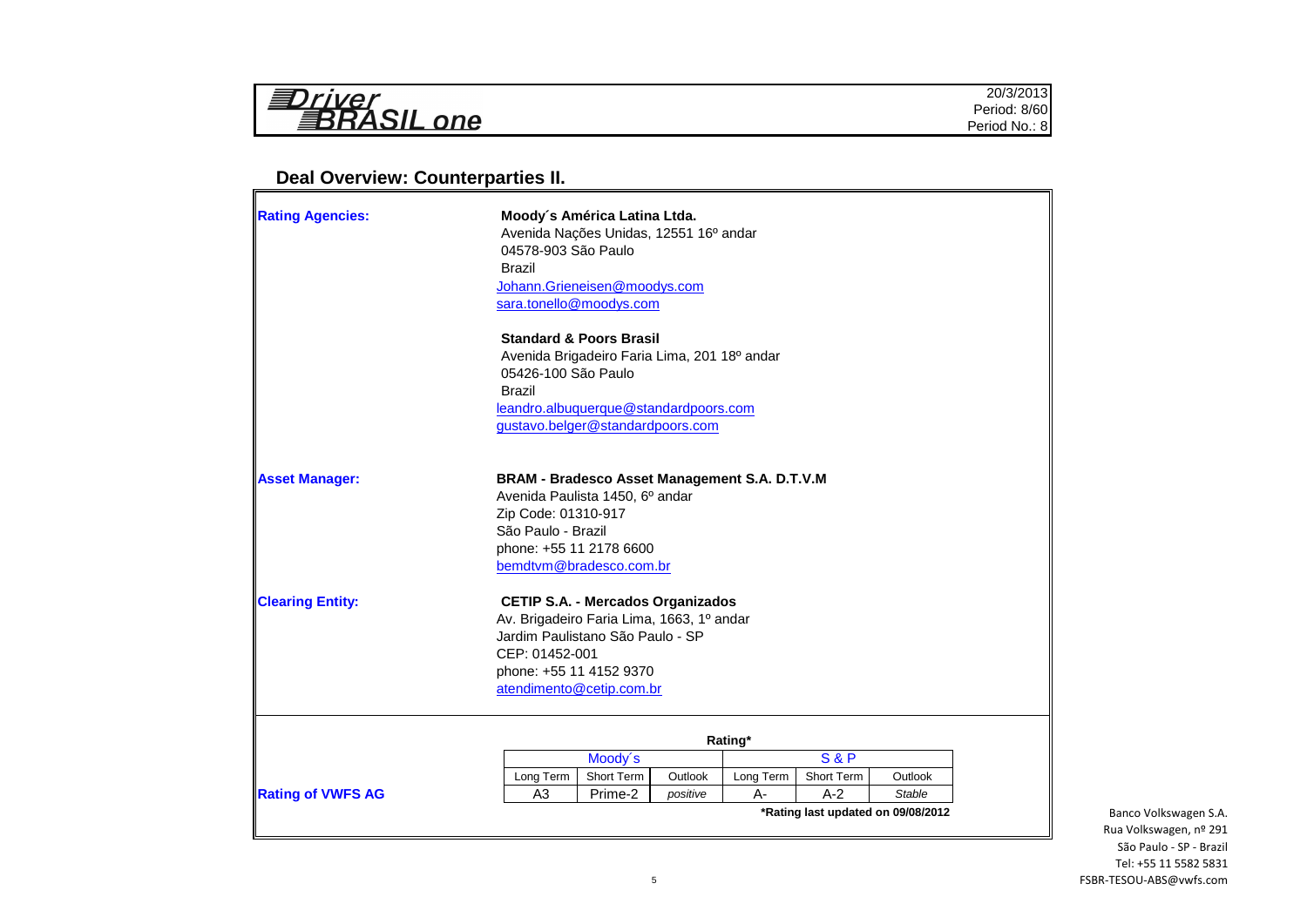| <b>EDriver</b><br><b>EBRASIL</b> one |
|--------------------------------------|
|--------------------------------------|

### **Information regarding the Quotas I.**

| <b>Rating Details:</b>                         |     | <b>Senior Quota</b>    |     | <b>Mezzanine Quota</b>                                  |
|------------------------------------------------|-----|------------------------|-----|---------------------------------------------------------|
| <b>Rating at Issue Date</b>                    |     |                        |     |                                                         |
| Moody's (Preliminary)                          |     | Aaa                    |     | A <sub>1</sub>                                          |
| Standard & Poors                               |     | brAAA                  |     | $brA+$                                                  |
|                                                |     |                        |     |                                                         |
| <b>Current Rating</b><br>Moody's (Preliminary) |     | Aaa                    |     | A <sub>1</sub>                                          |
| Standard & Poors                               |     | brAAA                  |     | $brA+$                                                  |
|                                                |     |                        |     |                                                         |
| <b>Information on Quotas</b>                   |     | <b>Senior Quota</b>    |     | <b>Mezzanine Quota</b>                                  |
| <b>Final Maturity Date</b>                     |     | <b>July 2017</b>       |     | <b>July 2017</b>                                        |
|                                                |     |                        |     |                                                         |
| <b>Scheduled Repayment Date:</b>               |     | Monthly                |     | Monthly                                                 |
| ISIN:                                          |     | BRDRIVCTF005           |     | BRDRIVCTF013                                            |
| Nominal Amount:                                | R\$ | 25.000.00              | R\$ | 25,000.00                                               |
| Quantity                                       |     | 35.000                 |     | 2.200                                                   |
| <b>Information on Interest</b>                 |     | <b>Senior Quota</b>    |     |                                                         |
| Spread/Margin:                                 |     | $125$ pbs              |     | $205$ pbs                                               |
| Index Rate:                                    |     | CDI                    |     |                                                         |
| Fixed/ Floating:                               |     | Floating               |     | Floating                                                |
| <b>Current Coupon:</b><br>Day Count Convention |     | $CDI + 125$ pbs<br>252 |     | <b>Mezzanine Quota</b><br>CDI<br>$CDI + 205$ pbs<br>252 |

#### **Clean-Up Call**

Banco Volkswagen S.A. will have the right at its option to exercise a Clean-Up Call and to repurchase the Loan Receivables from Driver Brasil One when the sum of the Discounted Principal Balance for all loan contracts is less than 9 per cent. of the sum of the Discounted Principal Balance for all Loan contracts as of the Cut Off Date, provided that all payment obligations under the Quotas will be thereby fulfilled.

Banco Volkswagen S.A. Rua Volkswagen, nº 291 São Paulo - SP - Brazil Tel: +55 11 5582 5831 FSBR-TESOU-ABS@vwfs.com

20/3/2013 Period: 8/60 Period No.: 8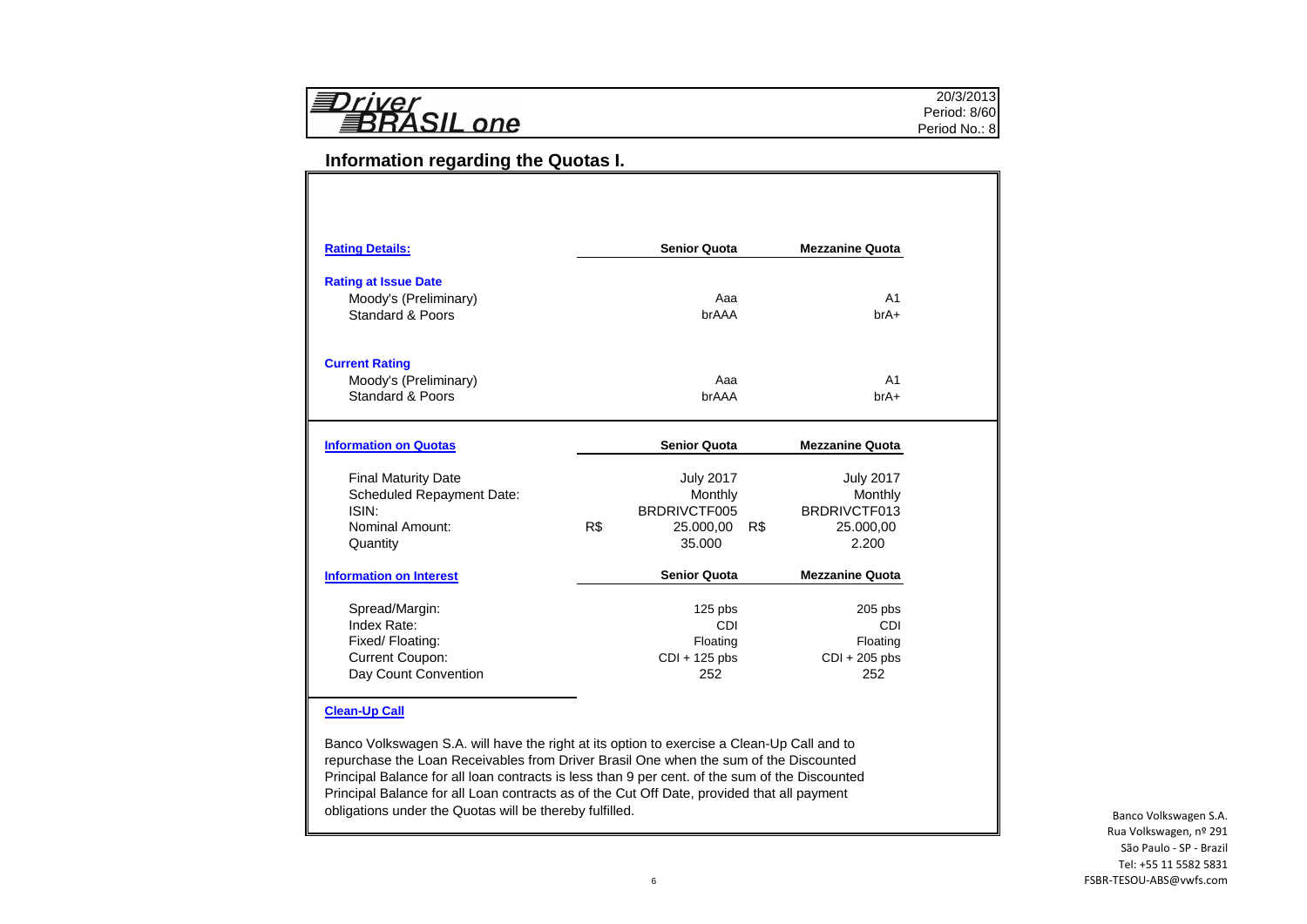| 3 I<br>rrver             |  |
|--------------------------|--|
| <i><b>BRASIL one</b></i> |  |

# **Information regarding the Quotas II.**

| <b>Monthly Period:</b><br><b>Payment Date:</b><br><b>Interest Accrual Period (from/until):</b><br><b>Days Accrued:</b><br><b>Base Interest Rate (1-Month CDI):</b><br><b>Day Count Convention:</b> | February2013<br>6/3/2013<br>6/2/2013<br>19<br>6,99%<br><b>BRL</b><br>actual/252 |     | 6/3/2013            |     |                        |
|----------------------------------------------------------------------------------------------------------------------------------------------------------------------------------------------------|---------------------------------------------------------------------------------|-----|---------------------|-----|------------------------|
| <b>Interest Payments</b>                                                                                                                                                                           |                                                                                 |     | <b>Senior Quota</b> |     | <b>Mezzanine Quota</b> |
| <b>Total Interest Amount:</b>                                                                                                                                                                      |                                                                                 | R\$ | 4.416.992,60        | R\$ | 420.950,21             |
| <b>Principal Payment</b>                                                                                                                                                                           |                                                                                 |     | <b>Senior Quota</b> |     | <b>Mezzanine Quota</b> |
| Quota Balance (Cut Off Date):                                                                                                                                                                      |                                                                                 | R\$ | 875.000.000,00      | R\$ | 55.000.000,00          |
| Quota Balance (Beginning of Period):                                                                                                                                                               |                                                                                 | R\$ | 634.485.000,00      | R\$ | 55.000.000,00          |
| Quota Balance (End of Period):                                                                                                                                                                     |                                                                                 | R\$ | 594.310.000,00      | R\$ | 55.000.000,00          |
| <b>Total Available Redemption Amount:</b>                                                                                                                                                          |                                                                                 | R\$ | 40.175.000,00       | R\$ |                        |
| <b>Cashflow per Quota</b>                                                                                                                                                                          |                                                                                 |     | <b>Senior Quota</b> |     | <b>Mezzanine Quota</b> |
| Interest Payment:                                                                                                                                                                                  |                                                                                 | R\$ | 126,20              | R\$ | 191,34                 |
| <b>Principal Payment:</b>                                                                                                                                                                          |                                                                                 | R\$ | 1.147,86            |     |                        |
| <b>Total Cashflow per Quota:</b>                                                                                                                                                                   |                                                                                 | R\$ | 1.274,06            | R\$ | 191,34                 |
| <b>Overcollateralisation</b>                                                                                                                                                                       |                                                                                 |     | <b>Senior Quota</b> |     | <b>Mezzanine Quota</b> |
| Initial OC Percentage at Poolcut                                                                                                                                                                   |                                                                                 |     | 12,42%              |     | 6,92%                  |
| <b>Current OC Percentage</b>                                                                                                                                                                       |                                                                                 |     | 17,81%              |     | 10,21%                 |
| <b>Target OC Percentage</b>                                                                                                                                                                        |                                                                                 |     | 15,50%              |     | 8,50%                  |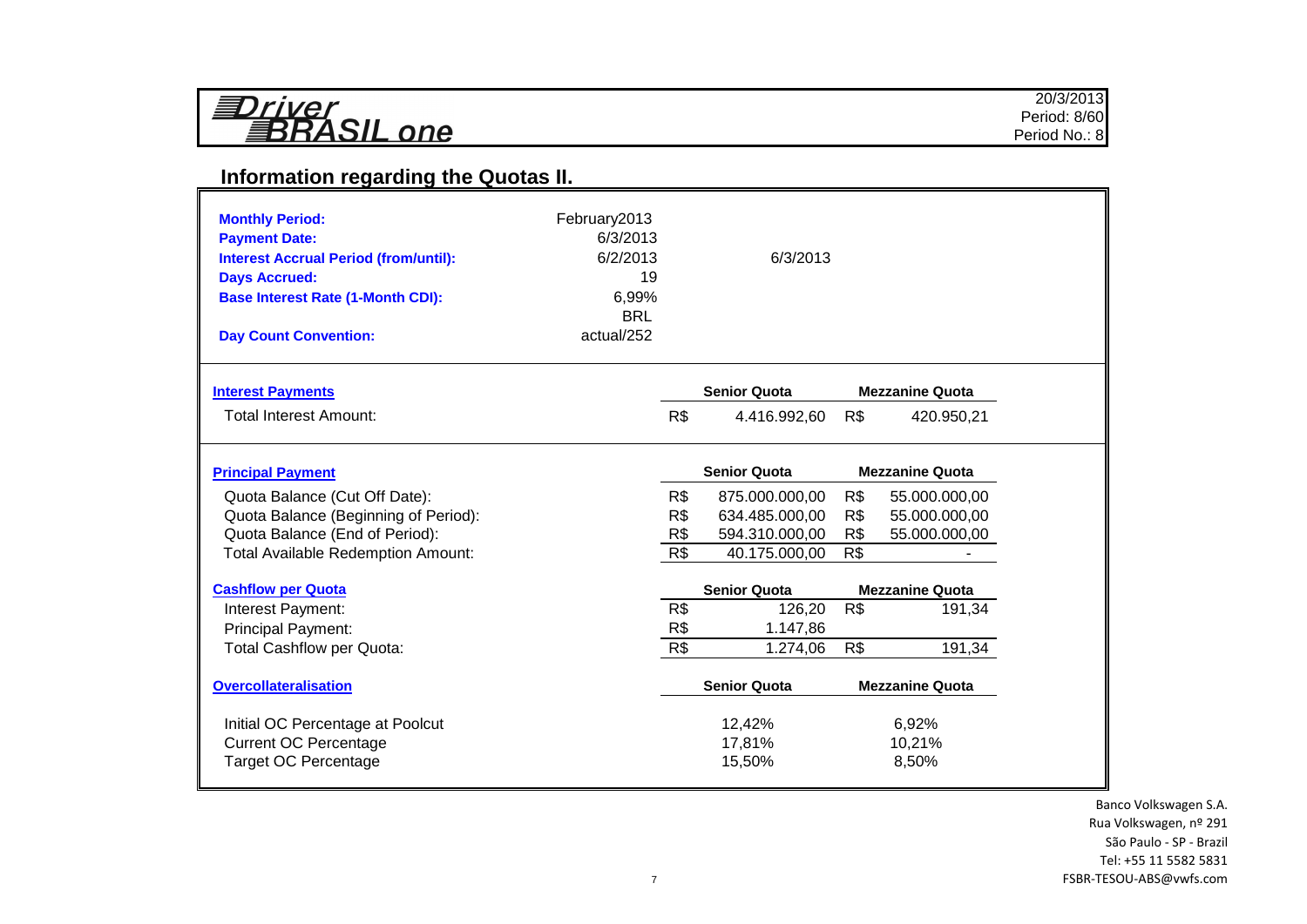

# **Credit Enhancement**

| <b>Credit Enhancement @ Pool-Cut</b> | <b>Outstanding Discounted</b><br><b>Principal Balance (%)</b> |     | Value          |
|--------------------------------------|---------------------------------------------------------------|-----|----------------|
| Mezanine Quota                       | 5,50% R\$                                                     |     | 55.000.000,00  |
| <b>Subordinated Quota</b>            | 8,51% R\$                                                     |     | 85.000.000,00  |
| Overcollateralization                | 14,01% R\$                                                    |     | 140.000.000,00 |
| <b>Cash Collateral Account</b>       | $1.00\%$                                                      | R\$ | 10.000.000,00  |

**Calculation of Credit Enhancement:**

● The Senior Quota benefits from the Mezzanine, Subordinated Quotas and the Cash Collateral Account;

● The Mezanine Quota benefits from the Subordinated Quota and the Cash Collateral Account;

● The transaction starts with sequential amortisation and therefore initially only the Senior Quota will receive principal payments;

 ● The transaction switches into pro rata amortisation once an overcollateralisation percentage (i.e. credit enhancement excluding cash collateral) of OC-Percentage for the Senior Quota and OC-Percentage for the Mezanine Quota has been reached.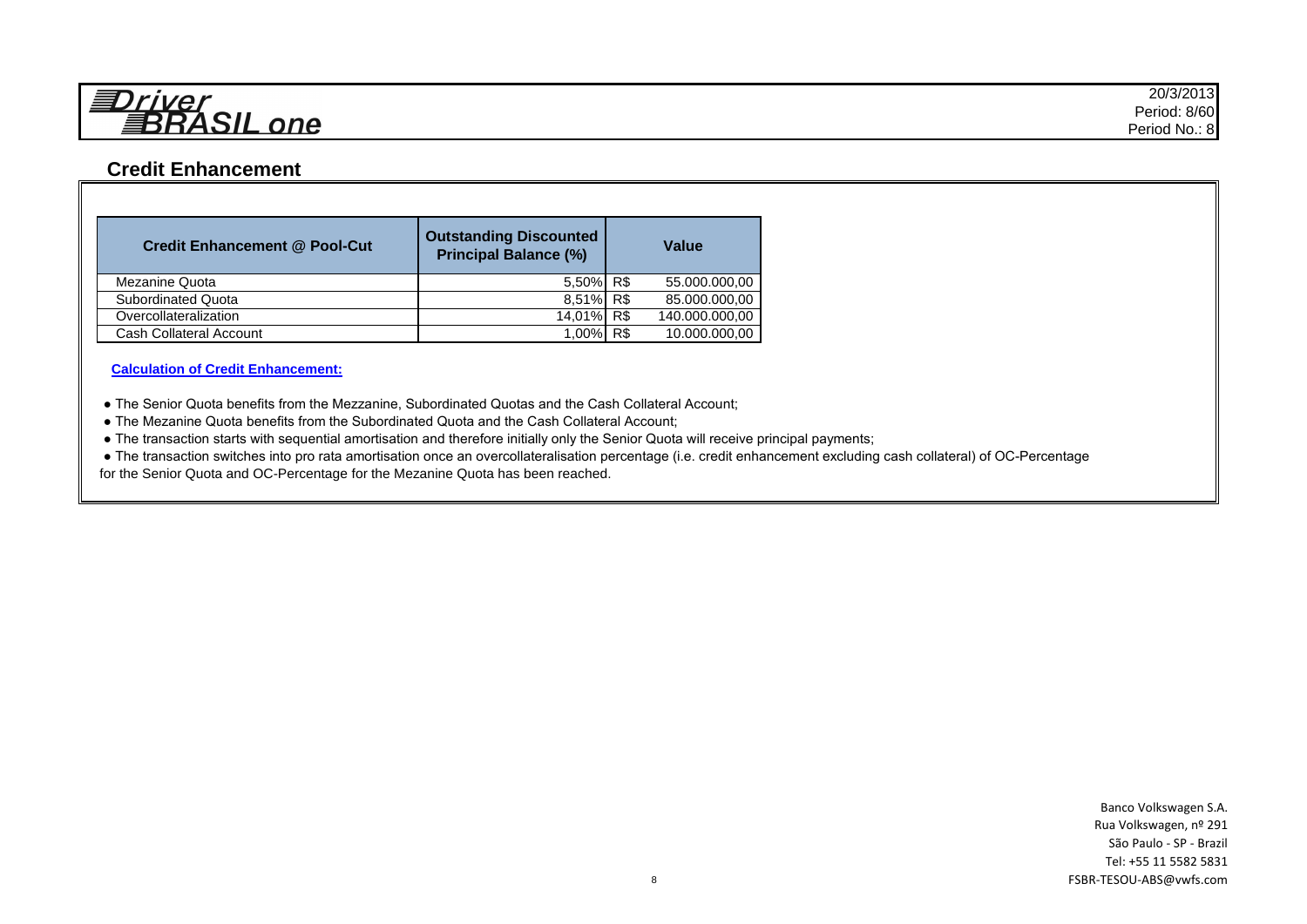| ヨDriver<br>昇RASIL one |  |
|-----------------------|--|
|-----------------------|--|

# **Swap / Waterfall**

| <b>Amortising Interest Rate Swap</b><br>Initial Principal                 | R\$ | <b>Senior Quota</b><br>875.000.000,00                     | R\$ | <b>Mezzanine Quota</b><br>55.000.000,00 |  |
|---------------------------------------------------------------------------|-----|-----------------------------------------------------------|-----|-----------------------------------------|--|
| <b>Underlying Principal for Reporting Period</b>                          | R\$ | 594.310.000,00 R\$                                        |     | 55.000.000,00                           |  |
| Paying Leg<br><b>Receiving Leg</b>                                        |     | <b>Fix Interest Rate</b><br><b>Floating Interest Rate</b> |     |                                         |  |
| <b>Net Swap payments/ Receipts</b>                                        |     |                                                           |     |                                         |  |
| <b>Waterfall</b>                                                          |     |                                                           |     |                                         |  |
|                                                                           |     |                                                           |     |                                         |  |
| Remaining Balance from Previous Period                                    |     |                                                           | R\$ |                                         |  |
| <b>Available Distribution Amount</b>                                      |     | plus                                                      | R\$ | 54.385.908,77                           |  |
| Fees                                                                      |     | less                                                      | R\$ | (188.907,02)                            |  |
| Net Swap Payments                                                         |     | less                                                      | R\$ | (152.122,87)                            |  |
| <b>Interest Senior Quota</b>                                              |     | less                                                      | R\$ | (4.416.992,60)                          |  |
| Interest Mezzanine Quota                                                  |     | less                                                      | R\$ | (420.950, 21)                           |  |
| Payment to Cash Collateral Account                                        |     | less<br>less                                              | R\$ | (9.031.902,09)                          |  |
| <b>Redemption Senior Quota</b>                                            |     | less                                                      | R\$ | (40.175.000,00)                         |  |
| Redemption Mezzanine Quota                                                |     | less                                                      | R\$ |                                         |  |
| Remaining Amount Due to Rounding<br>Other Payments to Swap Counterparties |     | less                                                      | R\$ | (33, 98)                                |  |
| <b>Interest Subordinated Quota</b>                                        |     | less                                                      |     |                                         |  |
| <b>Redemption Subordinated Quota</b>                                      |     | less                                                      |     |                                         |  |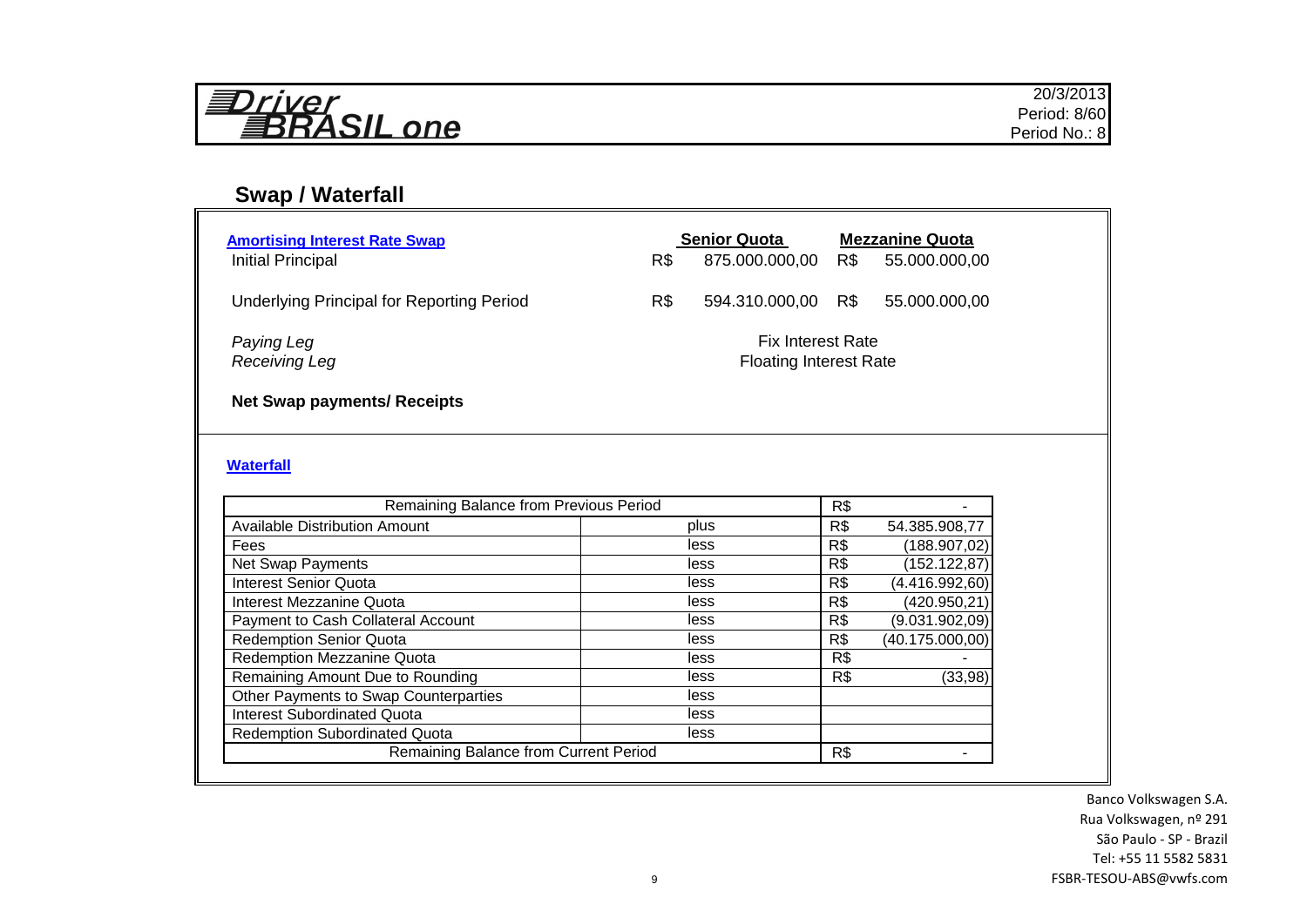#### **Run Out Schedule**

#### *At the end of Reporting Period 31/01/2013 At the end of Reporting Period 28/02/2013*

| <b>Payment Period</b> | <b>ABS Remaining Nominal</b>    |                | <b>ABS Remaining</b><br><b>Interest</b> |     | <b>Outstanding</b><br><b>Discounted Principal</b><br><b>Balance</b> |                | <b>Present Value 360</b><br>(Month-End) | <b>Payment</b><br><b>Period</b> |     | ABS Remaining Nominal ABS Remaining Interest |                |              |                | <b>Outstanding Discounted</b><br><b>Principal Balance</b> |                | <b>Present Value 360</b><br>(Month-End) |
|-----------------------|---------------------------------|----------------|-----------------------------------------|-----|---------------------------------------------------------------------|----------------|-----------------------------------------|---------------------------------|-----|----------------------------------------------|----------------|--------------|----------------|-----------------------------------------------------------|----------------|-----------------------------------------|
| Arrears               | R\$<br>5.063.576,42             | R\$            | 1.144.395,23                            | R\$ | 3.919.181,19                                                        | R\$            | 5.063.576,42                            | Arrears                         | R\$ | 6.628.981,89                                 | R\$            | 1.466.350,71 | R\$            | 5.162.631,18                                              | R\$            | 6.628.981,89                            |
| 02.2013               | R\$<br>34.292.755,42            | R\$            | 6.193.183,96                            | R\$ | 28.099.571,46                                                       | R\$            | 34.058.834,91                           | 03.2013                         | R\$ | 33.366.433,18                                | R\$            | 5.911.460,25 | R\$            | 27.454.972,93                                             | R\$            | 33.140.896,23                           |
| 03.2013               | R\$<br>34.190.237,51            | R\$            | 6.035.662,88                            | R\$ | 28.154.574,63                                                       | R\$            | 33.667.982,18                           | 04.2013                         | R\$ | 32.868.327.72                                | R\$            | 5.736.381,09 | R\$            | 27.131.946,63                                             | R\$            | 32.366.241,58                           |
| 04.2013               | R\$<br>33.338.381,42            | R\$            | 5.800.390,47                            | R\$ | 27.537.990,95                                                       | R\$            | 32.547.663,84                           | 05.2013                         | R\$ | 32.239.808,75                                | R\$            | 5.510.482,25 | R\$            | 26.729.326,50                                             | R\$            | 31.475.175,59                           |
| 05.2013               | R\$<br>32.655.872,99            | R\$            | 5.566.825,33                            | R\$ | 27.089.047,66                                                       | R\$            | 31.608.059,34                           | 06.2013                         | R\$ | 31.623.606,66                                | R\$            | 5.284.257,44 | R\$            | 26.339.349,22                                             | R\$            | 30.608.909,82                           |
| 06.2013               | R\$<br>32.010.115,39            | R\$            | 5.335.219,59                            | R\$ | 26.674.895,80                                                       | R\$            | 30.717.410,83                           | 07.2013                         | R\$ | 31.033.897,70                                | R\$            | 5.055.764,73 | R\$            | 25.978.132,97                                             | R\$            | 29.780.720,72                           |
| 07.2013               | R\$<br>31.406.844.38            | R\$            | 5.102.683,22                            | R\$ | 26.304.161,16                                                       | R\$            | 29.880.249,27                           | 08.2013                         | R\$ | 30.145.892,84                                | R\$            | 4.831.137,36 | R\$            | 25.314.755,48                                             | R\$            | 28.680.504,30                           |
| 08.2013               | R\$<br>30.500.596,56            | R\$            | 4.875.377,67                            | R\$ | 25.625.218,89                                                       | R\$            | 28.769.219,37                           | 09.2013                         | R\$ | 29.409.674,37                                | R\$            | 4.610.108,70 | R\$            | 24.799.565,67                                             | R\$            | 27.740.248,24                           |
| 09.2013               | R\$<br>29.744.692,99            | R\$            | 4.651.150,99                            | R\$ | 25.093.542,00                                                       | R\$            | 27.815.736,14                           | 10.2013                         | R\$ | 28.659.767,23                                | R\$            | 4.393.530,92 | R\$            | 24.266.236,31                                             | R\$            | 26.801.260,23                           |
| 10.2013               | R\$<br>28.981.252,48            | R\$            | 4.432.746.74                            | R\$ | 24.548.505,74                                                       | R\$            | 26.869.568,58                           | 11.2013                         | R\$ | 27.865.847.06                                | R\$            | 4.181.086,18 | R\$            | 23.684.760,88                                             | R\$            | 25.835.452,05                           |
| 11.2013               | R\$<br>28.162.908,53            | R\$            | 4.217.413,14                            | R\$ | 23.945.495,39                                                       | R\$            | 25.887.037,80                           | 12.2013                         | R\$ | 27.446.467,75                                | R\$            | 3.974.348,70 | R\$            | 23.472.119,05                                             | R\$            | 25.228.491,92                           |
| 12.2013               | R\$<br>27.729.049,89            | R\$            | 4.007.356,00                            | R\$ | 23.721.693,89                                                       | R\$            | 25.269.744,62                           | 01.2014                         | R\$ | 26.522.298,67                                | R\$            | 3.769.594,72 | RS             | 22.752.703,95                                             | R\$            | 24.170.010,12                           |
| 01.2014               | R\$<br>26.795.061,98            | R\$            | 3.799.874,25                            | R\$ | 22.995.187,73                                                       | R\$            | 24.209.258,31                           | 02.2014                         | R\$ | 25.518.861,82                                | R\$            | 3.569.490,71 | R\$            | 21.949.371,11                                             | R\$            | 23.054.697,83                           |
| 02.2014               | R\$<br>25.775.248,97            | R\$            | 3.598.870,11                            | R\$ | 22.176.378,86                                                       | R\$            | 23.086.692,97                           | 03.2014                         | RS  | 24.760.182,58                                | R\$            | 3.377.559,47 | R <sub>s</sub> | 21.382.623,11                                             | R <sub>s</sub> | 22.179.064,78                           |
| 03.2014               | R\$<br>24.988.445,17            | R\$            | 3.403.945,94                            | R\$ | 21.584.499,23                                                       | R\$            | 22.191.645,35                           | 04.2014                         | R\$ | 23.796.001,38                                | R\$            | 3.189.760,01 | R\$            | 20.606.241,37                                             | R\$            | 21.132.546,96                           |
| 04.2014               | R\$<br>24.017.708,66            | R\$            | 3.214.428,67                            | R\$ | 20.803.279,99                                                       | R\$            | 21.146.594,51                           | 05.2014                         | R\$ | 22.855.236,95                                | R\$            | 3.009.235,27 | R\$            | 19.846.001,68                                             | R\$            | 20.123.051,09                           |
| 05.2014               | R\$<br>23.065.807,44            | R\$            | 3.031.902,69                            | R\$ | 20.033.904,75                                                       | R\$            | 20.134.359,47                           | 06.2014                         | R\$ | 22.214.884,45                                | R\$            | 2.835.750,54 | R\$            | 19.379.133,91                                             | R\$            | 19.391.484,62                           |
| 06.2014               | R\$<br>22.412.591,64            | R\$            | 2.856.084,20                            | R\$ | 19.556.507,44                                                       | R\$            | 19.396.355,24                           | 07.2014                         | R\$ | 21.624.558,90                                | R\$            | 2.664.768,84 | R\$            | 18.959.790,06                                             | R\$            | 18.714.478,35                           |
| 07.2014               | R\$<br>21.820.732,58            | R\$            | 2.683.739,06                            | R\$ | 19.136.993,52                                                       | R\$            | 18.722.373,87                           | 08.2014                         | R\$ | 20.887.138,61                                | R\$            | 2.498.290,00 | R\$            | 18.388.848,61                                             | R\$            | 17.921.328,76                           |
| 08.2014               | R\$<br>21.070.189,06            | R\$            | 2.515.678,00                            | R\$ | 18.554.511,06                                                       | R\$            | 17.923.416,31                           | 09.2014                         | R\$ | 20.054.840,35                                | R\$            | 2.336.001,50 | R\$            | 17.718.838,85                                             | R\$            | 17.059.652,91                           |
| 09.2014               | R <sub>s</sub><br>20.231.692.36 | R <sub>s</sub> | 2.352.284,04                            | R\$ | 17,879,408,32                                                       | R <sub>s</sub> | 17.062.559.15                           | 10.2014                         | RS  | 19.396.376.96                                | R <sub>s</sub> | 2.180.014.22 | R <sub>s</sub> | 17.216.362,74                                             | R <sub>s</sub> | 16.358.089,32                           |
| 10.2014               | R\$<br>19.577.067,27            | R\$            | 2.195.063,23                            | R\$ | 17.382.004,04                                                       | R\$            | 16.368.944,38                           | 11.2014                         | R\$ | 18.800.623,60                                | R\$            | 2.028.836,92 | R\$            | 16.771.786,68                                             | R\$            | 15.719.758,37                           |
| 11.2014               | R\$<br>18.958.866,54            | R\$            | 2.042.147,24                            | R\$ | 16.916.719,30                                                       | R\$            | 15.716.190,09                           | 12.2014                         | R\$ | 18.228.161,61                                | R\$            | 1.882.358,81 | R\$            | 16.345.802,80                                             | R\$            | 15.110.453,55                           |
| 12.2014               | R\$<br>18.378.274,98            | R\$            | 1.894.316,37                            | R\$ | 16.483.958,61                                                       | R\$            | 15.104.301,68                           | 01.2015                         | R\$ | 17.171.744,47                                | R\$            | 1.738.946,14 | R\$            | 15.432.798,33                                             | R\$            | 14.112.680,21                           |
| 01.2015               | R\$<br>17.306.584,59            | R\$            | 1.749.068,17                            | R\$ | 15.557.516,42                                                       | R\$            | 14.101.583,44                           | 02.2015                         | R\$ | 16.171.095,03                                | R\$            | 1.602.734,69 | R\$            | 14.568.360,34                                             | R\$            | 13.175.469,19                           |
| 02.2015               | R\$<br>16.294.413,78            | R\$            | 1.612.117,03                            | R\$ | 14.682.296,75                                                       | R\$            | 13.162.149,26                           | 03.2015                         | R\$ | 15.333.702,60                                | R\$            | 1.474.439,83 | R\$            | 13.859.262,77                                             | R\$            | 12.386.998,67                           |
| 03.2015               | R\$<br>15.448.076,81            | R\$            | 1.482.928,59                            | R\$ | 13.965.148,22                                                       | R\$            | 12.372.431,14                           | 04.2015                         | R\$ | 14.282.562,75                                | R\$            | 1.352.743,10 | R\$            | 12.929.819,65                                             | R\$            | 11.438.956,55                           |
| 04.2015               | R <sub>s</sub><br>14.381.558.89 | R\$            | 1.360.357.60                            | R\$ | 13.021.201,29                                                       | R\$            | 11.419.513,78                           | 05.2015                         | R\$ | 13,381,785.17                                | R\$            | 1.238.717.03 | R\$            | 12.143.068,14                                             | R\$            | 10.625.628,59                           |
| 05.2015               | R\$<br>13.479.654,35            | R\$            | 1.245.992,42                            | R\$ | 12.233.661,93                                                       | R\$            | 10.611.592,94                           | 06.2015                         | R\$ | 12.828.395,40                                | R\$            | 1.131.965,23 | R\$            | 11.696.430,17                                             | R\$            | 10.098.799,18                           |
| 06.2015               | R\$<br>12.920.748,87            | R\$            | 1.138.469,35                            | R\$ | 11.782.279,52                                                       | R\$            | 10.084.319,04                           | 07.2015                         | R\$ | 12.380.241,32                                | R\$            | 1.028.391,17 | R\$            | 11.351.850,15                                             | R\$            | 9.662.522,77                            |
| 07.2015               | R\$<br>12.472.519,41            | R\$            | 1.034.436.49                            | R\$ | 11.438.082.92                                                       | R\$            | 9.651.110.50                            | 08.2015                         | R\$ | 11.660.626,12                                | R\$            | 928.986.63   | R\$            | 10.731.639,49                                             | R\$            | 9.022.794,18                            |
| 08.2015               | R\$<br>11.741.672,53            | R\$            | 934.035,51                              | R\$ | 10.807.637,02                                                       | R\$            | 9.007.631,52                            | 09.2015                         | R\$ | 10.917.508,73                                | R\$            | 834.492,19   | R\$            | 10.083.016,54                                             | R\$            | 8.375.348,88                            |
| 09.2015               | R\$<br>10.986.663,86            | R\$            | 838.806,25                              | R\$ | 10.147.857,61                                                       | R\$            | 8.356.161,28                            | 10.2015                         | R\$ | 10.182.004,80                                | R\$            | 745.765,13   | R\$            | 9.436.239,67                                              | R\$            | 7.744.155,18                            |
| 10.2015               | R\$<br>10.245.703,87            | R\$            | 749.527.32                              | R\$ | 9.496.176,55                                                        | R\$            | 7.725.815,92                            | 11.2015                         | R\$ | 9.495.854,02                                 | R\$            | 663.128,28   | R\$            | 8.832.725,74                                              | R\$            | 7.160.348,44                            |
| 11.2015               | R\$<br>9.550.296,65             | R\$            | 666.308,04                              | R\$ | 8.883.988,61                                                        | R\$            | 7.139.675,13                            | 12.2015                         | R\$ | 8.772.531,50                                 | R\$            | 585.614,49   | R\$            | 8.186.917,01                                              | R\$            | 6.558.213,92                            |
| 12.2015               | R\$<br>8.821.203,19             | R\$            | 588.367,70                              | R\$ | 8.232.835,49                                                        | R\$            | 6.538.078,95                            | 01.2016                         | R\$ | 7.905.561,93                                 | R\$            | 513.025,72   | R\$            | 7.392.536,21                                              | R\$            | 5.859.402,41                            |
| 01.2016               | R\$<br>7.952.894,93             | R\$            | 515.292,12                              | R\$ | 7.437.602,81                                                        | R\$            | 5.843.962,87                            | 02.2016                         | R\$ | 7.080.457,75                                 | R\$            | 447.956,83   | R\$            | 6.632.500,92                                              | R\$            | 5.202.748,77                            |
| 02.2016               | R\$<br>7.117.460,90             | R\$            | 450.071,05                              | R\$ | 6.667.389,85                                                        | R\$            | 5.185.108,03                            | 03.2016                         | R\$ | 6.523.129,78                                 | R\$            | 389.903,19   | R\$            | 6.133.226,59                                              | R\$            | 4.752.270,20                            |
| 03.2016               | R\$<br>6.556.234,25             | R\$            | 391.776,15                              | R\$ | 6.164.458,10                                                        | R\$            | 4.735.443,33                            | 04.2016                         | R\$ | 5.748.455,40                                 | R\$            | 336.272,15   | R\$            | 5.412.183,25                                              | R\$            | 4.152.021,79                            |
| 04.2016               | R\$<br>5.775.088,51             | R\$            | 337.867,74                              | R\$ | 5.437.220,77                                                        | R\$            | 4.135.503,38                            | 05.2016                         | RS  | 5.051.445,32                                 | R\$            | 288.535,47   | R\$            | 4.762.909,85                                              | R\$            | 3.617.200,26                            |
| 05.2016               | R\$<br>5.075.016,39             | R\$            | 290.042.99                              | R\$ | 4.784.973,40                                                        | R\$            | 3.602.929,14                            | 06.2016                         | R\$ | 4.743.160,10                                 | R\$            | 246.367,78   | R <sub>s</sub> | 4.496.792,32                                              | R\$            | 3.367.308,07                            |
| 06.2016               | R\$<br>4.765.293,25             | R\$            | 247.789,67                              | R\$ | 4.517.503,58                                                        | R\$            | 3.354.019,51                            | 07.2016                         | R\$ | 4.448.581,35                                 | R\$            | 206.746,49   | R <sub>s</sub> | 4.241.834,86                                              | R\$            | 3.131.113,39                            |
| 07.2016               | R\$<br>4.473.721,70             | R\$            | 208.060,03                              | R\$ | 4.265.661,67                                                        | R\$            | 3.121.813,83                            | 08.2016                         | R\$ | 4.037.053,83                                 | R\$            | 169.446,98   | R\$            | 3.867.606,85                                              | R\$            | 2.817.069,78                            |
| 08.2016               | R\$<br>4.058.308,37             | R\$            | 170.554,70                              | R\$ | 3.887.753,67                                                        | R\$            | 2.807.623,85                            | 09.2016                         | R\$ | 3.625.838,12                                 | R\$            | 135.355,32   | R\$            | 3.490.482,80                                              | R\$            | 2.508.411,20                            |
| 09.2016               | R\$<br>3.642.330,55             | R\$            | 136.184,45                              | R\$ | 3.506.146,10                                                        | R\$            | 2.498.220,12                            | 10.2016                         | R\$ | 3.134.469,78                                 | R\$            | 104.754,73   | RS             | 3.029.715,05                                              | R\$            | 2.149.876,25                            |
| 10.2016               | R\$<br>3.151.274,63             | R\$            | 105.410,61                              | R\$ | 3.045.864,02                                                        | R\$            | 2.142.873,32                            | 11.2016                         | R\$ | 2.721.624,97                                 | R\$            | 78.014,88    | R\$            | 2.643.610,09                                              | R\$            | 1.850.720,73                            |
| 11.2016               | R\$<br>2.743.002,72             | R\$            | 78.516,46                               | R\$ | 2.664.486,26                                                        | R\$            | 1.849.269,53                            | 12.2016                         | R\$ | 2.244.006,48                                 | R\$            | 54.865,83    | R\$            | 2.189.140,65                                              | R\$            | 1.512.871,37                            |
| 12.2016               | R\$<br>2.256.970,33             | R\$            | 55.187,06                               | R\$ | 2.201.783,27                                                        | R\$            | 1.508.567,05                            | 01.2017                         | R\$ | 1.644.135,85                                 | R\$            | 35.772,77    | R\$            | 1.608.363,08                                              | R\$            | 1.098.868,61                            |
| 01.2017               | R\$<br>1.655.497.03             | R\$            | 35.971.02                               | R\$ | 1.619.526.01                                                        | R <sub>s</sub> | 1.096.975,20                            | 02.2017                         | R\$ | 1.209.540,89                                 | R\$            | 21.570,09    | R <sub>s</sub> | 1.187.970.80                                              | R\$            | 801.373,25                              |
| 02.2017               | R\$<br>1.217.056,22             | R\$            | 21.702,22                               | R\$ | 1.195.354,00                                                        | R\$            | 799.436,65                              | 03.2017                         | R\$ | 909.144,32                                   | R\$            | 11.215,19    | R\$            | 897.929,13                                                | R\$            | 597.294,78                              |
| 03.2017               | R\$<br>914.973,61               | R\$            | 11.275,50                               | R\$ | 903.698,11                                                          | R\$            | 595.968,81                              | 04.2017                         | R\$ | 388.888,95                                   | R\$            | 3.368,35     | R\$            | 385.520,60                                                | R\$            | 253.333,97                              |
| 04.2017               | R\$                             | R\$            | 3.378,78                                | R\$ | 386.726,99                                                          | R\$            |                                         | 05.2017                         | R\$ | 2.362.67                                     | R\$            | 20,25        | R\$            | 2.342,42                                                  | R\$            | 1.524,31                                |
|                       | 390.105,77                      |                |                                         |     |                                                                     |                | 251.947,69                              |                                 |     |                                              |                |              |                |                                                           |                |                                         |
| 05.2017               | R\$<br>2.362,67                 | R\$            | 20,25 R\$                               |     | 2.342,42 R\$                                                        |                | 1.511,23                                |                                 |     |                                              |                |              |                |                                                           |                |                                         |

| <b>Payment</b><br><b>Period</b> |            | <b>ABS Remaining Nominal</b> |                        | <b>ABS Remaining Interest</b> |            | <b>Outstanding Discounted</b><br><b>Principal Balance</b> |            | <b>Present Value 360</b><br>(Month-End) |
|---------------------------------|------------|------------------------------|------------------------|-------------------------------|------------|-----------------------------------------------------------|------------|-----------------------------------------|
| Arrears                         | R\$        | 6.628.981,89                 | R\$                    | 1.466.350,71                  | R\$        | 5.162.631,18                                              | R\$        | 6.628.981,89                            |
| 03.2013                         | R\$        | 33.366.433,18                | R\$                    | 5.911.460,25                  | R\$        | 27.454.972,93                                             | R\$        | 33.140.896,23                           |
| 04.2013                         | R\$        | 32.868.327.72                | R\$                    | 5.736.381.09                  | R\$        | 27.131.946.63                                             | R\$        | 32.366.241.58                           |
| 05.2013                         | R\$        | 32.239.808,75                | R\$                    | 5.510.482,25                  | R\$        | 26.729.326,50                                             | R\$        | 31.475.175,59                           |
| 06.2013                         | R\$        | 31.623.606,66                | R\$                    | 5.284.257,44                  | R\$        | 26.339.349,22                                             | R\$        | 30.608.909,82                           |
| 07.2013                         | R\$        | 31.033.897,70                | R\$                    | 5.055.764,73                  | R\$        | 25.978.132,97                                             | R\$        | 29.780.720,72                           |
| 08.2013                         | R\$        | 30.145.892,84                | R\$                    | 4.831.137,36                  | R\$        | 25.314.755,48                                             | R\$        | 28.680.504,30                           |
| 09.2013                         | R\$        | 29.409.674,37                | R\$                    | 4.610.108,70                  | R\$        | 24.799.565,67                                             | R\$        | 27.740.248,24                           |
| 10.2013                         | R\$        | 28.659.767,23                | R\$                    | 4.393.530,92                  | R\$        | 24.266.236,31                                             | R\$        | 26.801.260,23                           |
| 11.2013                         | R\$        | 27.865.847,06                | R\$                    | 4.181.086.18                  | R\$        | 23.684.760.88                                             | R\$        | 25.835.452,05                           |
| 12.2013                         | R\$        | 27.446.467,75                | R\$                    | 3.974.348,70                  | R\$        | 23.472.119,05                                             | R\$        | 25.228.491,92                           |
| 01.2014                         | R\$        | 26.522.298,67                | R\$                    | 3.769.594,72                  | R\$        | 22.752.703,95                                             | R\$        | 24.170.010,12                           |
| 02.2014                         | R\$        | 25.518.861,82                | R\$                    | 3.569.490,71                  | R\$        | 21.949.371,11                                             | R\$        | 23.054.697,83                           |
| 03.2014                         | R\$        | 24.760.182,58                | R\$                    | 3.377.559,47                  | R\$        | 21.382.623,11                                             | R\$        | 22.179.064,78                           |
| 04.2014                         | R\$        | 23.796.001,38                | R\$                    | 3.189.760,01                  | R\$        | 20.606.241,37                                             | R\$        | 21.132.546,96                           |
| 05.2014                         | R\$        | 22.855.236,95                | R\$                    | 3.009.235,27                  | R\$        | 19.846.001,68                                             | R\$        | 20.123.051,09                           |
| 06.2014                         | R\$        | 22.214.884,45                | R\$                    | 2.835.750,54                  | R\$        | 19.379.133,91                                             | R\$        | 19.391.484,62                           |
| 07.2014                         | R\$        | 21.624.558,90                | R\$                    | 2.664.768,84                  | R\$        | 18.959.790,06                                             | R\$        | 18.714.478,35                           |
| 08.2014                         | R\$        | 20.887.138,61                | R\$                    | 2.498.290,00                  | R\$        | 18.388.848,61                                             | R\$        | 17.921.328,76                           |
| 09.2014                         | R\$        | 20.054.840,35                | R\$                    | 2.336.001,50                  | R\$        | 17.718.838,85                                             | R\$        | 17.059.652,91                           |
| 10.2014                         | R\$        | 19.396.376,96                | R\$                    | 2.180.014,22                  | R\$        | 17.216.362,74                                             | R\$        | 16.358.089,32                           |
| 11.2014                         | R\$        | 18.800.623,60                | R\$                    | 2.028.836,92                  | R\$        | 16.771.786,68                                             | R\$        | 15.719.758,37                           |
| 12.2014                         | R\$        | 18.228.161,61                | R\$                    | 1.882.358,81                  | R\$        | 16.345.802,80                                             | R\$        | 15.110.453,55                           |
| 01.2015                         | R\$        | 17.171.744,47                | R\$                    | 1.738.946,14                  | R\$        | 15.432.798,33                                             | R\$        | 14.112.680,21                           |
| 02.2015                         | R\$        | 16.171.095,03                | R\$                    | 1.602.734,69                  | R\$        | 14.568.360,34                                             | R\$        | 13.175.469,19                           |
| 03.2015                         | R\$        | 15.333.702.60                | R\$                    | 1.474.439.83                  | R\$        | 13.859.262.77                                             | R\$        | 12.386.998.67                           |
| 04.2015                         | R\$        | 14.282.562,75                | R\$                    | 1.352.743,10                  | R\$        | 12.929.819,65                                             | R\$        | 11.438.956,55                           |
| 05.2015                         | R\$        | 13.381.785,17                | R\$                    | 1.238.717,03                  | R\$        | 12.143.068,14                                             | R\$        | 10.625.628,59                           |
| 06.2015                         | R\$        | 12.828.395,40                | R\$                    | 1.131.965,23                  | R\$        | 11.696.430,17                                             | R\$        | 10.098.799,18                           |
| 07.2015                         | R\$        | 12.380.241,32                | R\$                    | 1.028.391,17                  | R\$        | 11.351.850,15                                             | R\$        | 9.662.522,77                            |
| 08.2015                         | R\$        | 11.660.626,12                | R\$                    | 928.986,63                    | R\$        | 10.731.639,49                                             | R\$        | 9.022.794,18                            |
| 09.2015                         | R\$        | 10.917.508,73                | R\$                    | 834.492,19                    | R\$        | 10.083.016,54                                             | R\$        | 8.375.348,88                            |
| 10.2015                         | R\$        | 10.182.004.80                | R\$                    | 745.765,13                    | R\$        | 9.436.239,67                                              | R\$        | 7.744.155,18                            |
| 11.2015                         | R\$        | 9.495.854,02                 | R\$                    | 663.128,28                    | R\$        | 8.832.725,74                                              | R\$        | 7.160.348,44                            |
| 12.2015                         | R\$        | 8.772.531,50                 | R\$                    | 585.614,49                    | R\$        | 8.186.917,01                                              | R\$        | 6.558.213,92                            |
| 01.2016                         | R\$        | 7.905.561,93                 | R\$                    | 513.025,72                    | R\$        | 7.392.536,21                                              | R\$        | 5.859.402,41                            |
| 02.2016                         | R\$        | 7.080.457,75                 | R\$                    | 447.956,83                    | R\$        | 6.632.500,92                                              | R\$        | 5.202.748,77                            |
| 03.2016                         | R\$        | 6.523.129,78                 | R\$                    | 389.903,19                    | R\$        | 6.133.226,59                                              | R\$        | 4.752.270,20                            |
| 04.2016                         | R\$        | 5.748.455,40                 | R\$                    | 336.272,15                    | R\$<br>R\$ | 5.412.183,25                                              | R\$        | 4.152.021,79                            |
| 05.2016<br>06.2016              | R\$<br>R\$ | 5.051.445,32<br>4.743.160,10 | R\$<br>R\$             | 288.535,47<br>246.367,78      | R\$        | 4.762.909,85<br>4.496.792,32                              | R\$<br>R\$ | 3.617.200,26<br>3.367.308,07            |
| 07.2016                         | R\$        |                              | R\$                    |                               | R\$        |                                                           | R\$        |                                         |
| 08.2016                         | R\$        | 4.448.581,35<br>4.037.053,83 | R\$                    | 206.746,49<br>169.446,98      | R\$        | 4.241.834,86<br>3.867.606,85                              | R\$        | 3.131.113,39<br>2.817.069,78            |
| 09.2016                         | R\$        | 3.625.838,12                 | R\$                    | 135.355,32                    | R\$        | 3.490.482,80                                              | R\$        | 2.508.411,20                            |
| 10.2016                         | R\$        | 3.134.469.78                 | R\$                    | 104.754.73                    | R\$        | 3.029.715.05                                              | R\$        | 2.149.876.25                            |
| 11.2016                         | R\$        | 2.721.624,97                 | R\$                    | 78.014,88                     | R\$        | 2.643.610,09                                              | R\$        | 1.850.720,73                            |
| 12.2016                         | R\$        | 2.244.006,48                 | $\overline{\text{RS}}$ | 54.865,83                     | R\$        | 2.189.140,65                                              | R\$        | 1.512.871,37                            |
| 01.2017                         | R\$        | 1.644.135,85                 | R\$                    | 35.772,77                     | R\$        | 1.608.363,08                                              | R\$        | 1.098.868,61                            |
| 02.2017                         | R\$        | 1.209.540,89                 | R\$                    | 21.570,09                     | R\$        | 1.187.970,80                                              | R\$        | 801.373,25                              |
| 03.2017                         | R\$        | 909.144.32                   | R\$                    |                               |            |                                                           | R\$        |                                         |
| 04.2017                         | R\$        | 388.888,95                   | R\$                    | 11.215,19<br>3.368,35         | R\$<br>R\$ | 897.929,13<br>385.520,60                                  | R\$        | 597.294,78<br>253.333,97                |
|                                 |            |                              |                        |                               |            | 2.342,42                                                  |            |                                         |

#### **Total R\$ 830.564.659,26 R\$ 107.410.254,29 R\$ 723.154.404,97 R\$ 726.919.011,07 Total R\$ 789.943.780,43 R\$ 100.665.685,27 R\$ 689.278.095,16 R\$ 693.256.824,13**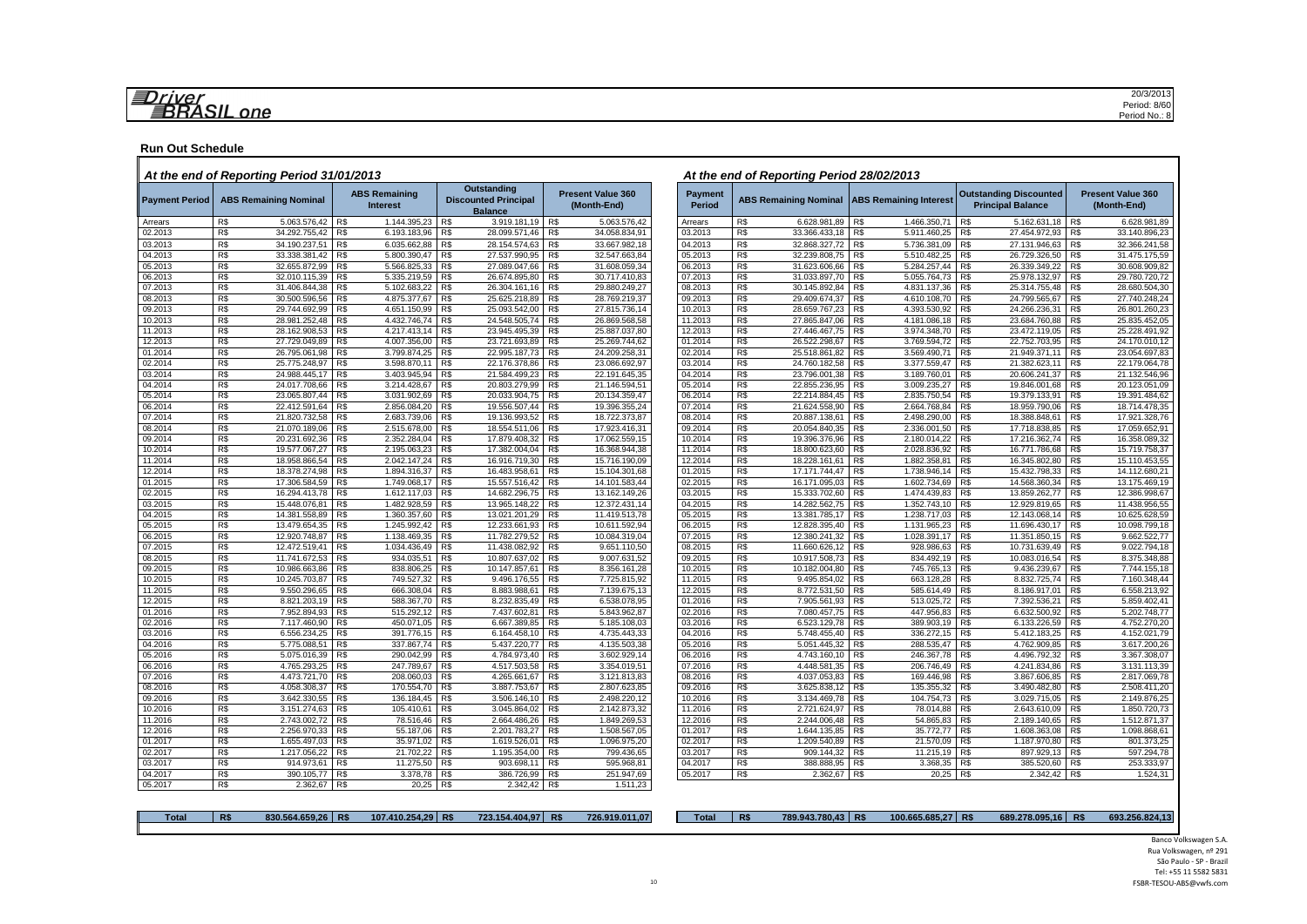| $r$ iver | 20/3/2013     |
|----------|---------------|
|          | Period: 8/60  |
| one<br>÷ | Period No.: 8 |

#### **Amortisation Profile**

| <b>Period</b> |     | <b>Senior Quota</b> |     | <b>Mezzanine Quota</b> |
|---------------|-----|---------------------|-----|------------------------|
| 07.2012       | R\$ | 875.000.000,00      | R\$ | 55.000.000,00          |
| 08.2012       | R\$ | 875.000.000,00      | R\$ | 55.000.000,00          |
| 09.2012       | R\$ | 794.290.000.00      | R\$ | 55.000.000,00          |
| 10.2012       | R\$ | 759.959.000,00      | R\$ | 55.000.000,00          |
| 11.2012       | R\$ | 712.361.000,00      | R\$ | 55.000.000,00          |
| 12.2012       | R\$ | 671.963.000.00      | R\$ | 55.000.000,00          |
| 01.2013       | R\$ | 634.485.000,00      | R\$ | 55.000.000,00          |
| 02.2013       | R\$ | 594.310.000,00      | R\$ | 55.000.000,00          |
| 03.2013       | R\$ | 554.346.000,00      | R\$ | 55.000.000,00          |
| 04.2013       | R\$ | 553.093.402,30      | R\$ | 45.818.388,36          |
| 05.2013       | R\$ | 526.758.657,52      | R\$ | 43.636.811,87          |
| 06.2013       | R\$ | 501.138.938,39      | R\$ | 41.514.468,27          |
| 07.2013       | R\$ | 476.644.865.60      | R\$ | 39.485.373.48          |
| 08.2013       | R\$ | 452.699.107,11      | R\$ | 37.501.701,18          |
| 09.2013       | R\$ | 429.632.614,97      | R\$ | 35.590.867,51          |
| 10.2013       | R\$ | 405.003.283.50      | R\$ | 33.935.426,51          |
| 11.2013       | R\$ | 381.324.942,44      | R\$ | 32.255.624,40          |
| 12.2013       | R\$ | 358.324.187,63      | R\$ | 30.614.321,09          |
| 01.2014       | R\$ | 336.347.798,53      | R\$ | 29.070.962,00          |
| 02.2014       | R\$ | 315.454.552,07      | R\$ | 27.121.530,58          |
| 03.2014       | R\$ | 295.054.230,05      | R\$ | 25.783.097,98          |
| 04.2014       | R\$ | 275.939.255,53      | R\$ | 22.858.873,24          |
| 05.2014       | R\$ | 257.625.938.35      | R\$ | 21.341.793,71          |
| 06.2014       | R\$ | 240.129.678,39      | R\$ | 19.892.399,39          |
| 07.2014       | R\$ | 223.200.566,25      | R\$ | 18.489.987,74          |
| 08.2014       | R\$ | 207.250.817.66      | R\$ | 17.168.706,79          |
| 09.2014       | R\$ | 192.041.115.88      | R\$ | 15.908.731,49          |
| 10.2014       | R\$ | 177.484.623,06      | R\$ | 14.702.868,18          |
| 11.2014       | R\$ | 163.662.371,01      | R\$ | 13.557.829,55          |
| 12.2014       | R\$ | 150.430.641,15      | R\$ | 12.461.709,92          |
| 01.2015       | R\$ | 137.732.465,32      | R\$ | 11.409.790,03          |
| 02.2015       | R\$ | 125.648.396,21      | R\$ | 10.408.742,88          |
| 03.2015       | R\$ | 114.544.720.73      | R\$ | 9.488.911.78           |
| 04.2015       | R\$ | 104.127.276,65      | R\$ | 8.625.928.24           |
| 05.2015       | R\$ | 94.597.784,00       | R\$ | 7.836.502,82           |
| 06.2015       | R\$ | 85.688.723,88       | R\$ | 7.098.474,17           |
| 07.2015       | R\$ | 75.541.240,17       | R\$ | 7.098.474,17           |
| 08.2015       | R\$ | 65.827.075,58       | R\$ | 7.098.474,17           |

### **EXPECTED AMORTISATION (R\$ MM)**

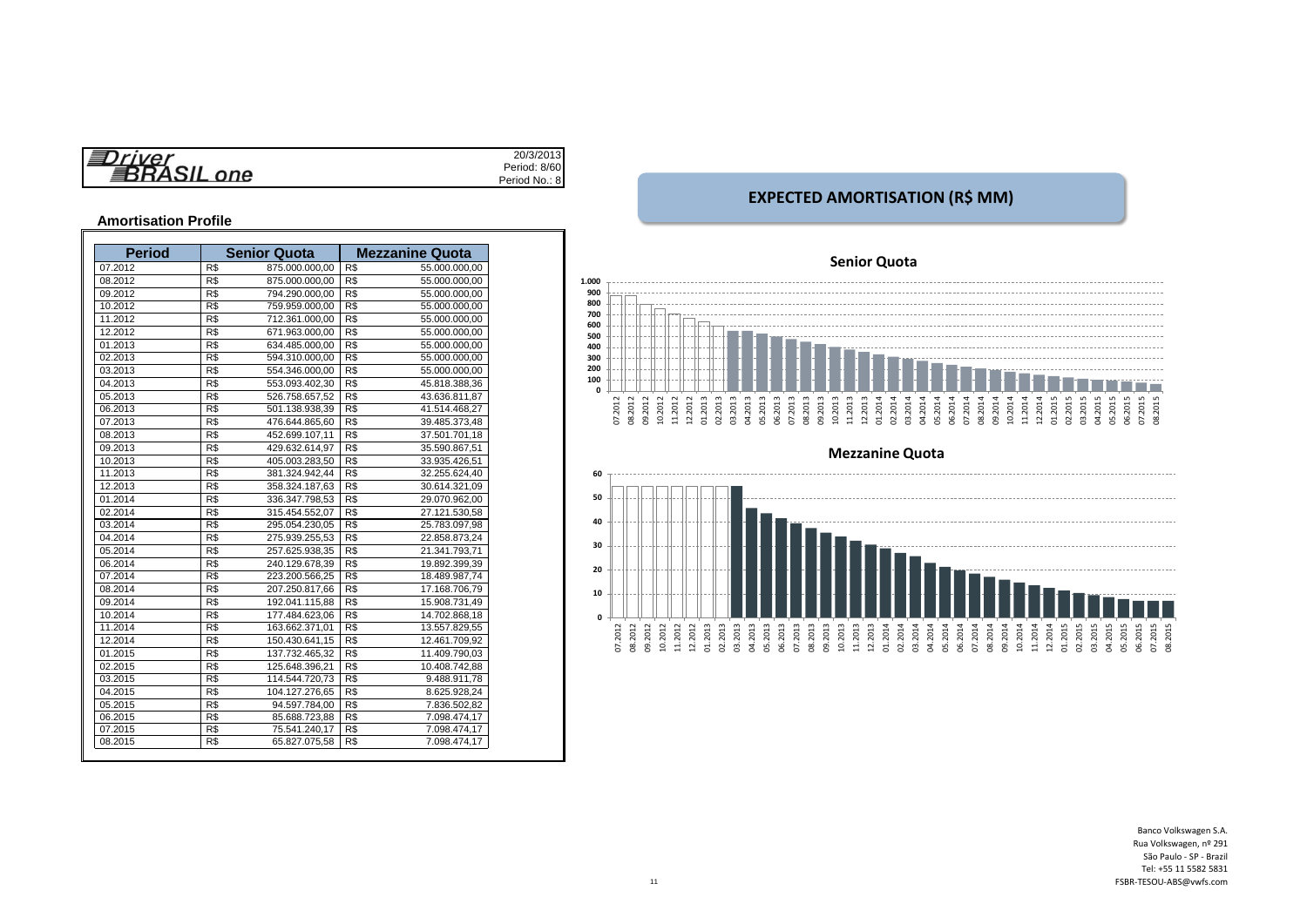| 僵<br>$\cdots$        | 20/3/2013     |
|----------------------|---------------|
| $\sim$<br>$\sim$ 400 | Period: 8/60  |
| ne                   | Period No.: 8 |

# **Overview Outstanding Contracts**

| <b>Development of Pool within Reporting Period</b> |                               |                                                           |                                 |                  |                                   |                          |
|----------------------------------------------------|-------------------------------|-----------------------------------------------------------|---------------------------------|------------------|-----------------------------------|--------------------------|
| <b>Status</b>                                      | <b>Number of</b><br>contracts | <b>Outstanding Discounted</b><br><b>Principal Balance</b> | <b>Present Value 360</b>        |                  |                                   |                          |
| <b>Begin of Period</b>                             | 43.640                        | 723.160.062,54<br>R\$                                     | R\$<br>726.924.400,83           |                  |                                   |                          |
| <b>End of Period</b>                               | 42.492                        | R\$<br>689.278.095,16 R\$                                 | 693.256.824,13                  |                  |                                   |                          |
| <b>Periodic reduction</b>                          | 1.148                         | R\$<br>33.881.967,38                                      | R\$<br>33.667.576,70            |                  |                                   |                          |
| Write Off / Write Down                             |                               |                                                           |                                 |                  |                                   |                          |
| <b>Recoveries after Write Off</b>                  |                               |                                                           |                                 |                  |                                   |                          |
|                                                    |                               |                                                           |                                 |                  |                                   |                          |
| <b>Status of Contracts</b>                         |                               | <b>Pool Balance at Poolcut</b>                            |                                 |                  |                                   |                          |
|                                                    | <b>Number of</b>              | <b>Outstanding Discounted</b>                             | <b>Present Value 360 (Pool-</b> |                  |                                   |                          |
| <b>Status</b>                                      | <b>Contracts</b>              | <b>Principal Balance</b>                                  | $Cut$ )                         |                  |                                   |                          |
| Current                                            | $50.816$ R\$                  | 999.101.787,09 R\$                                        | 1.007.150.386,84                |                  |                                   |                          |
| <b>Total</b>                                       | $50.816$ R\$                  | 999.101.787,09   R\$                                      | 1.007.150.386,84                |                  |                                   |                          |
|                                                    |                               | Pool Balance at the Beginning of Period                   |                                 |                  | Pool Balance at the End of Period |                          |
| <b>Status</b>                                      | <b>Number of</b>              | <b>Outstanding Discounted</b>                             | <b>Present Value 360</b>        | <b>Number of</b> | <b>Outstanding Discounted</b>     | <b>Present Value 360</b> |
|                                                    | <b>Contracts</b>              | <b>Principal Balance</b>                                  | (Month-End)                     | <b>Contracts</b> | <b>Principal Balance</b>          | (Month-End)              |
| Current                                            | 39.665 R\$                    | 638.886.139,17                                            | R\$<br>641.282.388,31           | 37.227           | R\$<br>581.522.457,09             | R\$<br>583.754.272,90    |
| <b>Early Settlement</b>                            | 3.262                         | R\$                                                       | R\$                             | 3.664            | R\$                               | R\$                      |
| Delinquent                                         | 3.975 R\$                     | 84.273.923,37                                             | R\$<br>85.642.012,52            | 5.265 R\$        | 107.755.638,07                    | R\$<br>109.502.551,23    |
| <b>End of Term</b>                                 | 3.858 R\$                     | $\overline{\phantom{0}}$                                  | R\$                             | 4.595 R\$        | $\overline{\phantom{a}}$          | R\$                      |
| Renegotiation                                      | 56                            | R\$                                                       | R\$                             | 64               | R\$                               | R\$                      |
| <b>Total</b>                                       | 43.640 R\$                    | 723.160.062,54                                            | <b>R\$</b><br>726.924.400,83    | $42.492$ R\$     | 689.278.095,16 R\$                | 693.256.824,13           |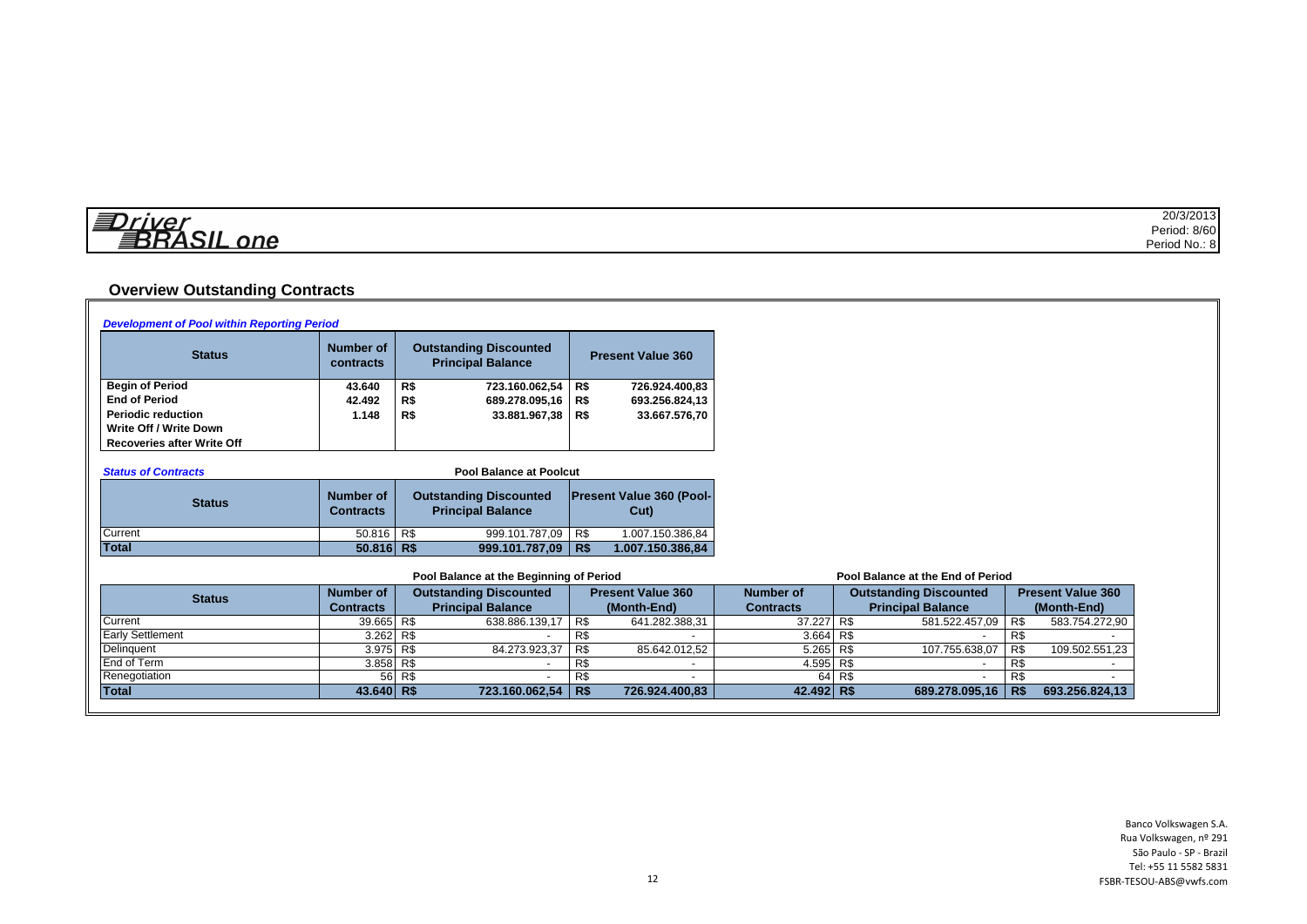**Late Delinquency / Performance Trigger**

| <b>Relevant Pool-Cut Data</b><br>Number of Contracts<br>50.816<br>Outstanding Discounted Principal<br>R\$<br>999.101.787,09<br>Balance<br><b>Outstanding Discounted</b><br><b>Outstanding Discounted</b><br><b>Cumulative Late Delinquencies</b><br><b>Principal Balance</b><br><b>Principal Balance</b><br><b>Number of Contracts</b><br>(at Late Delinquency)<br>(in Arrears)<br>80<br>R\$<br>1.927.365,11 R\$<br>311.348,61<br>Begin of Period<br>74<br>1.767.048,11<br>339.748,41<br>R\$<br>Late Delinquencies<br>End of Period<br>154 R\$<br>3.694.413,22<br>R\$<br>651.097,02<br><b>Cumulative Late Delinquency Ratio</b><br>0,3698%<br>Cumulative Late Delinquency as percentage of Discounted Principal Balance at Pool-Cut (R\$)<br><b>Performance Triggers</b><br>A Targeted Quota Balance was implemented to assure on a monthly basis that no cash is paid to lower steps in the waterfall unless there is sufficient<br>overcollateralization to support the quotas.<br>The performance trigger in form of a credit enhancement increase condition will be activated when the cumulative Late Delinquency exceeds the defined<br>limits. In this case the overcollateralization will be increased accordingly.<br><b>OC-Percentage</b><br><b>Senior Quota</b><br>15,50%<br>Until a Credit Enhancement Increase condition is in place<br>18,50%<br>Level I Credit Enhancement Increase condition is in place<br>100,00%<br>Level II Credit Enhancement Increase condition is in place<br>Performance Trigger<br><b>Credit Enhancement</b><br>Credit Enhancement increase condition<br>Levels<br>increase condition in<br>place?<br>Cumulative Late Delinquencies do not amount to 2,6% for any Payment Date before<br>and incl. 07/2013 or Cumulative Late Delinguencies do not amount to 4,8% for any<br>No<br>Level 1<br>Payment Date between 08/2013 and incl. 07/2014<br>Cumulative Late Delinquencies do not amount to 7,4% for any Payment Date<br>No<br>Level 2<br><b>Performance Pool vis-a-vis Triggers</b><br><b>Cumulative Late Delinquency</b><br>Late Delinquency in %<br>10%<br>5%<br>0% 0% 0% 0% 0% 0% 0,2% 0,4%<br>0%<br>Pool Cut Milt2<br>š,<br>Cumulative Late Delinquency Ratio - Level 1 -<br>-Level 2 |  |  |  |  |  |  |  |  |
|----------------------------------------------------------------------------------------------------------------------------------------------------------------------------------------------------------------------------------------------------------------------------------------------------------------------------------------------------------------------------------------------------------------------------------------------------------------------------------------------------------------------------------------------------------------------------------------------------------------------------------------------------------------------------------------------------------------------------------------------------------------------------------------------------------------------------------------------------------------------------------------------------------------------------------------------------------------------------------------------------------------------------------------------------------------------------------------------------------------------------------------------------------------------------------------------------------------------------------------------------------------------------------------------------------------------------------------------------------------------------------------------------------------------------------------------------------------------------------------------------------------------------------------------------------------------------------------------------------------------------------------------------------------------------------------------------------------------------------------------------------------------------------------------------------------------------------------------------------------------------------------------------------------------------------------------------------------------------------------------------------------------------------------------------------------------------------------------------------------------------------------------------------------------------------------------------------------------------------------|--|--|--|--|--|--|--|--|
|                                                                                                                                                                                                                                                                                                                                                                                                                                                                                                                                                                                                                                                                                                                                                                                                                                                                                                                                                                                                                                                                                                                                                                                                                                                                                                                                                                                                                                                                                                                                                                                                                                                                                                                                                                                                                                                                                                                                                                                                                                                                                                                                                                                                                                        |  |  |  |  |  |  |  |  |
|                                                                                                                                                                                                                                                                                                                                                                                                                                                                                                                                                                                                                                                                                                                                                                                                                                                                                                                                                                                                                                                                                                                                                                                                                                                                                                                                                                                                                                                                                                                                                                                                                                                                                                                                                                                                                                                                                                                                                                                                                                                                                                                                                                                                                                        |  |  |  |  |  |  |  |  |
|                                                                                                                                                                                                                                                                                                                                                                                                                                                                                                                                                                                                                                                                                                                                                                                                                                                                                                                                                                                                                                                                                                                                                                                                                                                                                                                                                                                                                                                                                                                                                                                                                                                                                                                                                                                                                                                                                                                                                                                                                                                                                                                                                                                                                                        |  |  |  |  |  |  |  |  |
|                                                                                                                                                                                                                                                                                                                                                                                                                                                                                                                                                                                                                                                                                                                                                                                                                                                                                                                                                                                                                                                                                                                                                                                                                                                                                                                                                                                                                                                                                                                                                                                                                                                                                                                                                                                                                                                                                                                                                                                                                                                                                                                                                                                                                                        |  |  |  |  |  |  |  |  |
|                                                                                                                                                                                                                                                                                                                                                                                                                                                                                                                                                                                                                                                                                                                                                                                                                                                                                                                                                                                                                                                                                                                                                                                                                                                                                                                                                                                                                                                                                                                                                                                                                                                                                                                                                                                                                                                                                                                                                                                                                                                                                                                                                                                                                                        |  |  |  |  |  |  |  |  |
|                                                                                                                                                                                                                                                                                                                                                                                                                                                                                                                                                                                                                                                                                                                                                                                                                                                                                                                                                                                                                                                                                                                                                                                                                                                                                                                                                                                                                                                                                                                                                                                                                                                                                                                                                                                                                                                                                                                                                                                                                                                                                                                                                                                                                                        |  |  |  |  |  |  |  |  |
|                                                                                                                                                                                                                                                                                                                                                                                                                                                                                                                                                                                                                                                                                                                                                                                                                                                                                                                                                                                                                                                                                                                                                                                                                                                                                                                                                                                                                                                                                                                                                                                                                                                                                                                                                                                                                                                                                                                                                                                                                                                                                                                                                                                                                                        |  |  |  |  |  |  |  |  |
|                                                                                                                                                                                                                                                                                                                                                                                                                                                                                                                                                                                                                                                                                                                                                                                                                                                                                                                                                                                                                                                                                                                                                                                                                                                                                                                                                                                                                                                                                                                                                                                                                                                                                                                                                                                                                                                                                                                                                                                                                                                                                                                                                                                                                                        |  |  |  |  |  |  |  |  |
|                                                                                                                                                                                                                                                                                                                                                                                                                                                                                                                                                                                                                                                                                                                                                                                                                                                                                                                                                                                                                                                                                                                                                                                                                                                                                                                                                                                                                                                                                                                                                                                                                                                                                                                                                                                                                                                                                                                                                                                                                                                                                                                                                                                                                                        |  |  |  |  |  |  |  |  |
|                                                                                                                                                                                                                                                                                                                                                                                                                                                                                                                                                                                                                                                                                                                                                                                                                                                                                                                                                                                                                                                                                                                                                                                                                                                                                                                                                                                                                                                                                                                                                                                                                                                                                                                                                                                                                                                                                                                                                                                                                                                                                                                                                                                                                                        |  |  |  |  |  |  |  |  |
|                                                                                                                                                                                                                                                                                                                                                                                                                                                                                                                                                                                                                                                                                                                                                                                                                                                                                                                                                                                                                                                                                                                                                                                                                                                                                                                                                                                                                                                                                                                                                                                                                                                                                                                                                                                                                                                                                                                                                                                                                                                                                                                                                                                                                                        |  |  |  |  |  |  |  |  |
|                                                                                                                                                                                                                                                                                                                                                                                                                                                                                                                                                                                                                                                                                                                                                                                                                                                                                                                                                                                                                                                                                                                                                                                                                                                                                                                                                                                                                                                                                                                                                                                                                                                                                                                                                                                                                                                                                                                                                                                                                                                                                                                                                                                                                                        |  |  |  |  |  |  |  |  |
|                                                                                                                                                                                                                                                                                                                                                                                                                                                                                                                                                                                                                                                                                                                                                                                                                                                                                                                                                                                                                                                                                                                                                                                                                                                                                                                                                                                                                                                                                                                                                                                                                                                                                                                                                                                                                                                                                                                                                                                                                                                                                                                                                                                                                                        |  |  |  |  |  |  |  |  |
|                                                                                                                                                                                                                                                                                                                                                                                                                                                                                                                                                                                                                                                                                                                                                                                                                                                                                                                                                                                                                                                                                                                                                                                                                                                                                                                                                                                                                                                                                                                                                                                                                                                                                                                                                                                                                                                                                                                                                                                                                                                                                                                                                                                                                                        |  |  |  |  |  |  |  |  |
|                                                                                                                                                                                                                                                                                                                                                                                                                                                                                                                                                                                                                                                                                                                                                                                                                                                                                                                                                                                                                                                                                                                                                                                                                                                                                                                                                                                                                                                                                                                                                                                                                                                                                                                                                                                                                                                                                                                                                                                                                                                                                                                                                                                                                                        |  |  |  |  |  |  |  |  |
|                                                                                                                                                                                                                                                                                                                                                                                                                                                                                                                                                                                                                                                                                                                                                                                                                                                                                                                                                                                                                                                                                                                                                                                                                                                                                                                                                                                                                                                                                                                                                                                                                                                                                                                                                                                                                                                                                                                                                                                                                                                                                                                                                                                                                                        |  |  |  |  |  |  |  |  |
|                                                                                                                                                                                                                                                                                                                                                                                                                                                                                                                                                                                                                                                                                                                                                                                                                                                                                                                                                                                                                                                                                                                                                                                                                                                                                                                                                                                                                                                                                                                                                                                                                                                                                                                                                                                                                                                                                                                                                                                                                                                                                                                                                                                                                                        |  |  |  |  |  |  |  |  |
|                                                                                                                                                                                                                                                                                                                                                                                                                                                                                                                                                                                                                                                                                                                                                                                                                                                                                                                                                                                                                                                                                                                                                                                                                                                                                                                                                                                                                                                                                                                                                                                                                                                                                                                                                                                                                                                                                                                                                                                                                                                                                                                                                                                                                                        |  |  |  |  |  |  |  |  |
|                                                                                                                                                                                                                                                                                                                                                                                                                                                                                                                                                                                                                                                                                                                                                                                                                                                                                                                                                                                                                                                                                                                                                                                                                                                                                                                                                                                                                                                                                                                                                                                                                                                                                                                                                                                                                                                                                                                                                                                                                                                                                                                                                                                                                                        |  |  |  |  |  |  |  |  |
|                                                                                                                                                                                                                                                                                                                                                                                                                                                                                                                                                                                                                                                                                                                                                                                                                                                                                                                                                                                                                                                                                                                                                                                                                                                                                                                                                                                                                                                                                                                                                                                                                                                                                                                                                                                                                                                                                                                                                                                                                                                                                                                                                                                                                                        |  |  |  |  |  |  |  |  |
|                                                                                                                                                                                                                                                                                                                                                                                                                                                                                                                                                                                                                                                                                                                                                                                                                                                                                                                                                                                                                                                                                                                                                                                                                                                                                                                                                                                                                                                                                                                                                                                                                                                                                                                                                                                                                                                                                                                                                                                                                                                                                                                                                                                                                                        |  |  |  |  |  |  |  |  |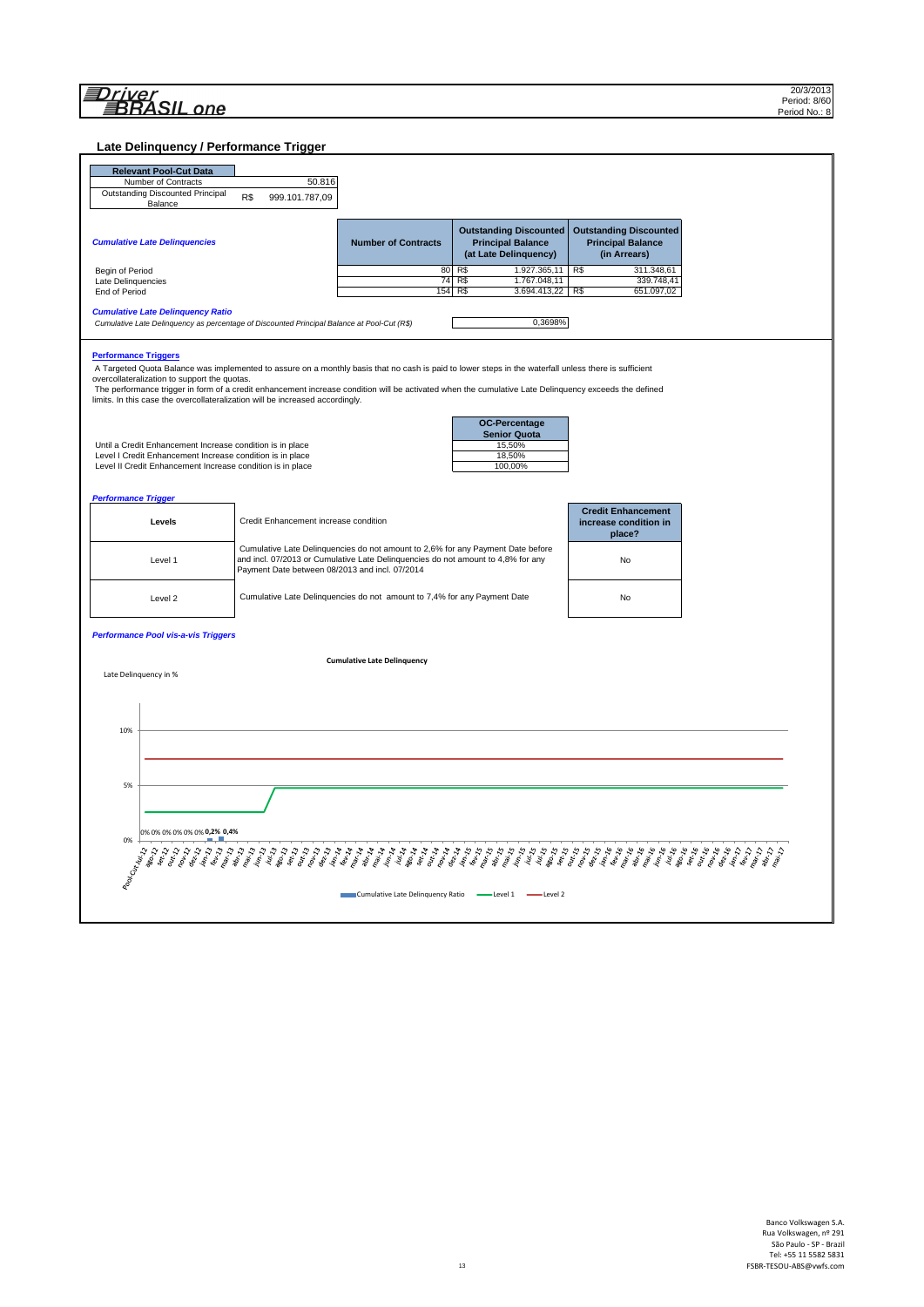| Iri <i>var</i>    | 20/3/2013       |
|-------------------|-----------------|
| יו הה<br>▆<br>2 A | 8/60<br>Period: |
| one               | Period No.: 8   |

#### **Delinquent Contracts**

| <b>Relevant Pool-Cut Data</b> |     |                |
|-------------------------------|-----|----------------|
| Number of Contracts           |     | 50.816         |
| <b>Outstanding Discounted</b> | R\$ | 999.101.787.09 |
| <b>Principal Balance</b>      |     |                |

| <b>Delinguency Profile</b> | Number of<br><b>Contracts</b> | % of Contracts |     | <b>Outstanding Discounted</b><br><b>Principal Balance in</b><br><b>Arrears</b> | % of Balance |
|----------------------------|-------------------------------|----------------|-----|--------------------------------------------------------------------------------|--------------|
| from $1 - 14$ days         | 4.222                         | 80.2%          | R\$ | 2.784.319,95                                                                   | 53,9%        |
| from $15 - 30$ days        | 31                            | 0.6%           | R\$ | 42.104,82                                                                      | 0,8%         |
| from $31 - 60$ days        | 397                           | 7,5%           | R\$ | 536.621,99                                                                     | 10,4%        |
| from $61 - 90$ days        | 157                           | 3.0%           | R\$ | 280.264,87                                                                     | 5,4%         |
| from 91 - 120 days         | 113                           | 2.1%           | R\$ | 245.006.89                                                                     | 4,7%         |
| from 121 - 150 days        | 102                           | 1,9%           | R\$ | 303.561,19                                                                     | 5,9%         |
| from 151 - 180 days        | 89                            | 1.7%           | R\$ | 319.654.45                                                                     | 6,2%         |
| from 181 - 360 days        | 154                           | 2.9%           | R\$ | 651.097.02                                                                     | 12,6%        |
| from 361 - 720 days        |                               |                |     |                                                                                |              |
| from 721 - 1080 days       |                               |                |     |                                                                                |              |
| More than 1080 days        |                               |                |     |                                                                                |              |
| <b>Total</b>               | 5.265                         | 100.0%         | R\$ | 5.162.631.18                                                                   | 100,0%       |

#### *Delinquency Performance - Historical Data (by bucket)*

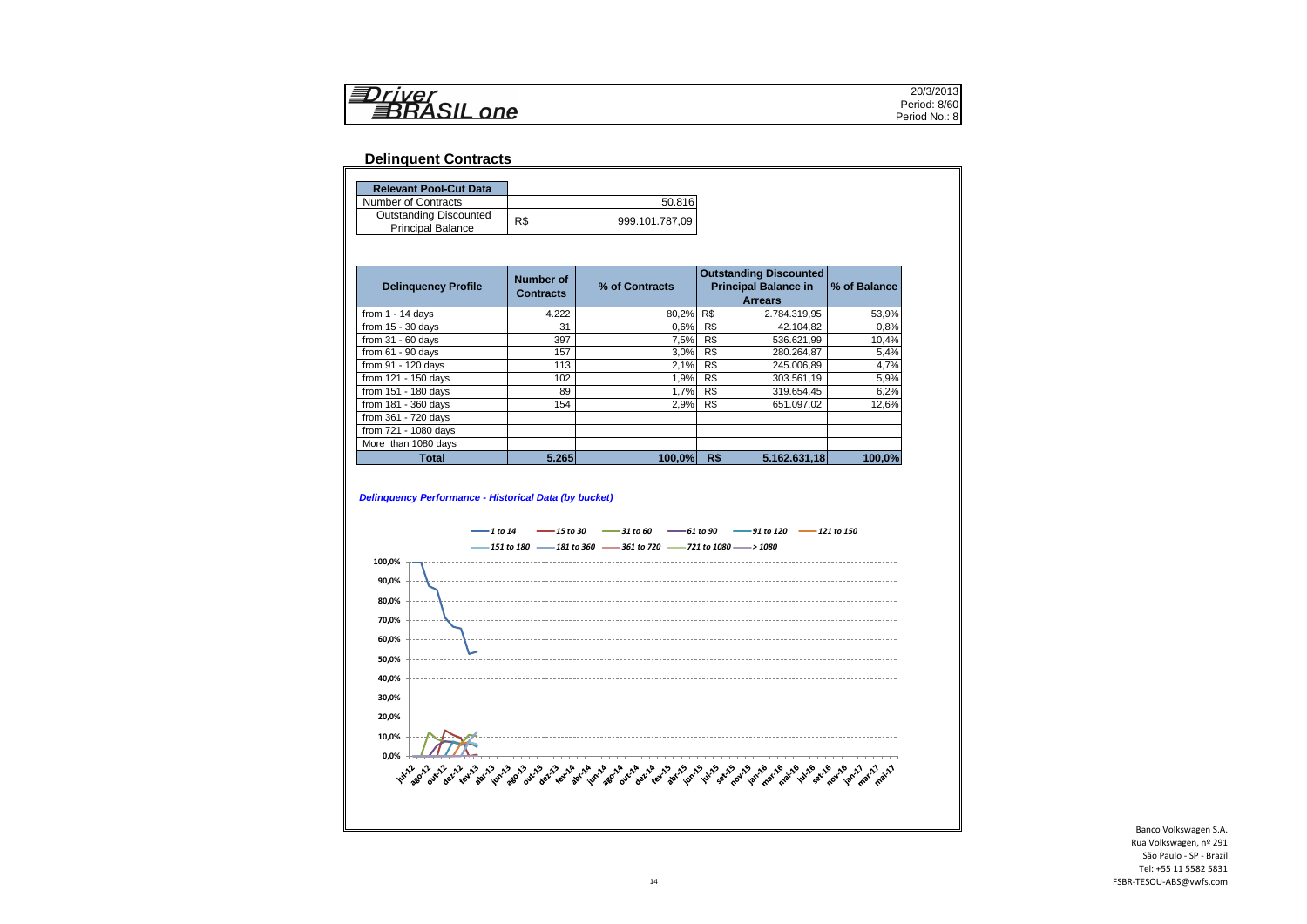| 复<br>2211202 | 20/3/2013     |
|--------------|---------------|
| $\sim$       | Period: 8/60  |
| one          | Period No.: 8 |

#### **Future Contracts**

| <b>Maturiy Profile</b> | Number of<br><b>Contracts</b> | % of Contracts | <b>Principal Balance</b> |                | <b>Outstanding Discounted</b> |     |                |        |  |  |  |  |  |  |  |  |  |  |  |  |  |  |  |  |  |  | Percentage<br>of Balance<br>$(\%)$ |  | Present Value 360 (Month- % of Present Value<br>End) | 360 (Month-End) |
|------------------------|-------------------------------|----------------|--------------------------|----------------|-------------------------------|-----|----------------|--------|--|--|--|--|--|--|--|--|--|--|--|--|--|--|--|--|--|--|------------------------------------|--|------------------------------------------------------|-----------------|
| from $1 - 14$ days     | 66                            | 0,2%           | R\$                      | 114.455,45     | 0.0%                          | R\$ | 117.156,70     | 0.0%   |  |  |  |  |  |  |  |  |  |  |  |  |  |  |  |  |  |  |                                    |  |                                                      |                 |
| from $15 - 30$ days    | 841                           | 2,0%           | R\$                      | 963.240,56     | 0.1%                          | R\$ | 970.216,52     | 0.1%   |  |  |  |  |  |  |  |  |  |  |  |  |  |  |  |  |  |  |                                    |  |                                                      |                 |
| from $31 - 60$ days    | 650                           | 1,5% R\$       |                          | 1.393.391,46   | 0,2%                          | R\$ | 1.401.761.15   | 0.2%   |  |  |  |  |  |  |  |  |  |  |  |  |  |  |  |  |  |  |                                    |  |                                                      |                 |
| from $61 - 90$ days    | 640                           | 1,5%           | R\$                      | 1.845.281.78   | 0,3%                          | R\$ | 1.854.995,93   | 0.3%   |  |  |  |  |  |  |  |  |  |  |  |  |  |  |  |  |  |  |                                    |  |                                                      |                 |
| from 91 - 120 days     | 612                           | 1,4% R\$       |                          | 2.369.871,27   | 0.3%                          | R\$ | 2.391.459,43   | 0.3%   |  |  |  |  |  |  |  |  |  |  |  |  |  |  |  |  |  |  |                                    |  |                                                      |                 |
| from 121 - 150 days    | 858                           | 2,0% R\$       |                          | 4.086.861,66   | 0,6%                          | R\$ | 4.108.755.75   | 0.6%   |  |  |  |  |  |  |  |  |  |  |  |  |  |  |  |  |  |  |                                    |  |                                                      |                 |
| from 151 - 180 days    | 720                           | 1,7% R\$       |                          | 3.848.682,65   | 0.6%                          | R\$ | 3.873.168,56   | 0.6%   |  |  |  |  |  |  |  |  |  |  |  |  |  |  |  |  |  |  |                                    |  |                                                      |                 |
| from $181 - 360$ days  | 5.010                         | 11,8% R\$      |                          | 39.524.959,95  | 5,7%                          | R\$ | 39.801.374,55  | 5,7%   |  |  |  |  |  |  |  |  |  |  |  |  |  |  |  |  |  |  |                                    |  |                                                      |                 |
| from 361 - 720 days    | 11.291                        | 26,6% R\$      |                          | 148.782.124.64 | 21,6%                         | R\$ | 149.762.197.19 | 21,6%  |  |  |  |  |  |  |  |  |  |  |  |  |  |  |  |  |  |  |                                    |  |                                                      |                 |
| from 721 - 1080 days   | 12.341                        | 29,0% R\$      |                          | 234.291.321,31 | 34,0%                         | R\$ | 235.636.500,32 | 34,0%  |  |  |  |  |  |  |  |  |  |  |  |  |  |  |  |  |  |  |                                    |  |                                                      |                 |
| More than 1080 days    | 9.463                         | 22,3% R\$      |                          | 252.057.904,43 | 36,6%                         | R\$ | 253.339.238,03 | 36,5%  |  |  |  |  |  |  |  |  |  |  |  |  |  |  |  |  |  |  |                                    |  |                                                      |                 |
| <b>Total</b>           | 42.492                        | $100.0\%$      | R\$                      | 689.278.095.16 | 100,0%                        | R\$ | 693.256.824.13 | 100,0% |  |  |  |  |  |  |  |  |  |  |  |  |  |  |  |  |  |  |                                    |  |                                                      |                 |

#### *Portfolio´s Days to Maturity (by bucket)*

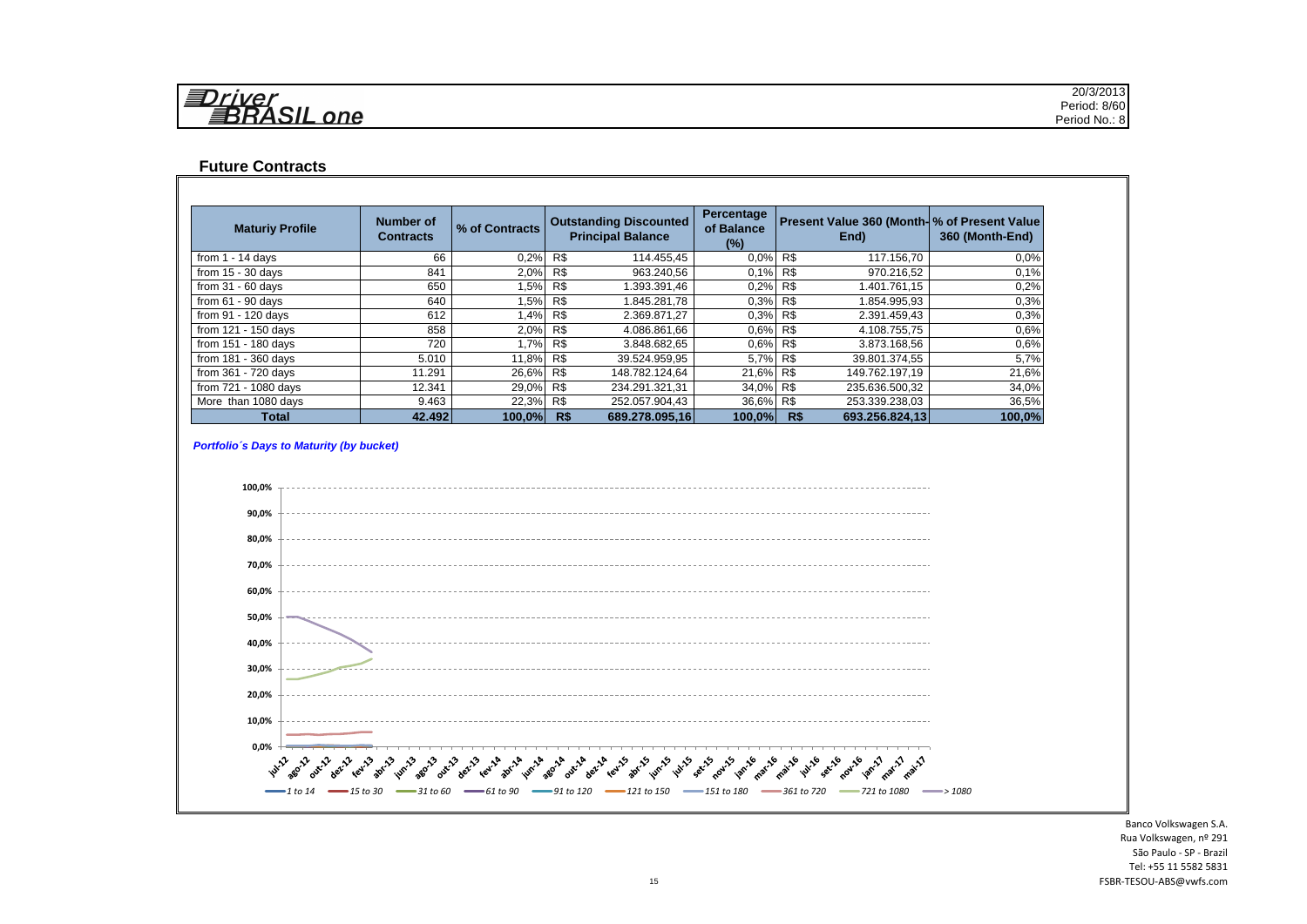| 一<br>21170F  | 20/3/2013                 |
|--------------|---------------------------|
| - - -        | 8/60<br>Period.           |
| $n$ $\alpha$ | $\cdots$<br>Period No.: 8 |

# **Recovery Contracts**

| <b>Vehicle Status</b> | <b>Number of</b><br>Contracts | <b>Outstanding Nominal Balance</b><br>at Day of Write Off | <b>Total</b><br><b>Recoveries</b> | <b>Total Write</b><br><b>Down</b> | <b>Outstanding Nominal</b><br><b>Balance End of</b><br><b>Reporting Period</b> | <b>Present Value 360</b><br>(Month-End) | % of Present<br>Value 360 (Month-<br>End) |
|-----------------------|-------------------------------|-----------------------------------------------------------|-----------------------------------|-----------------------------------|--------------------------------------------------------------------------------|-----------------------------------------|-------------------------------------------|
| New                   | 37.154                        | 0,00                                                      | 0,00                              | 0,00                              | 0,00                                                                           | 620.561.074,75                          | 89,5%                                     |
| Used                  | 5.338                         | 0,00                                                      | 0,00                              | 0,00                              | 0,00                                                                           | 72.695.749,38                           | 10,5%                                     |
| <b>Total</b>          | 42.492                        | 0,00                                                      | 0,00                              | 0,00                              | 0,00                                                                           | 693.256.824,13                          | 100,0%                                    |

\*\* This table exclusively covers contracts with the Status Write off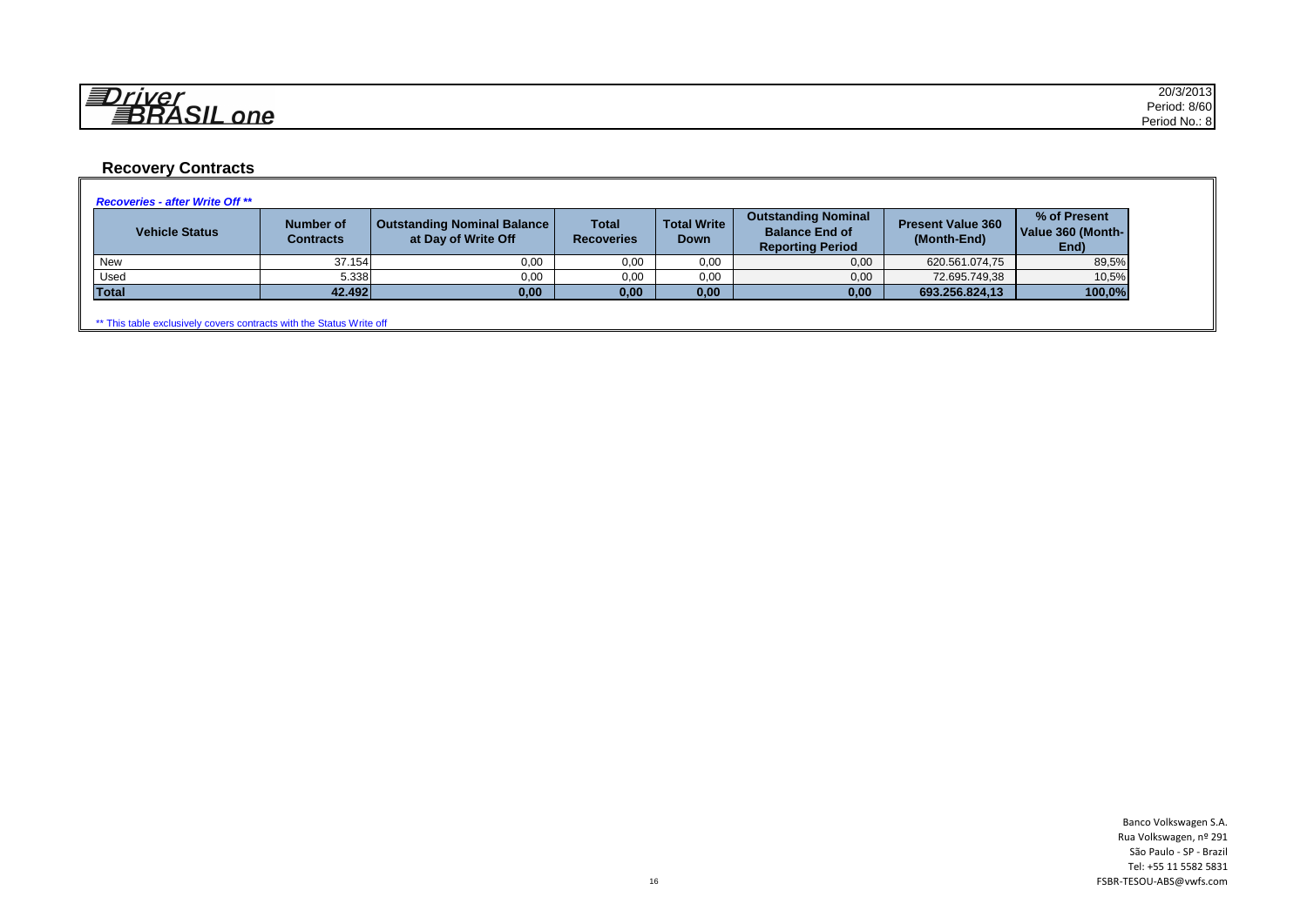

#### **Prepayments**

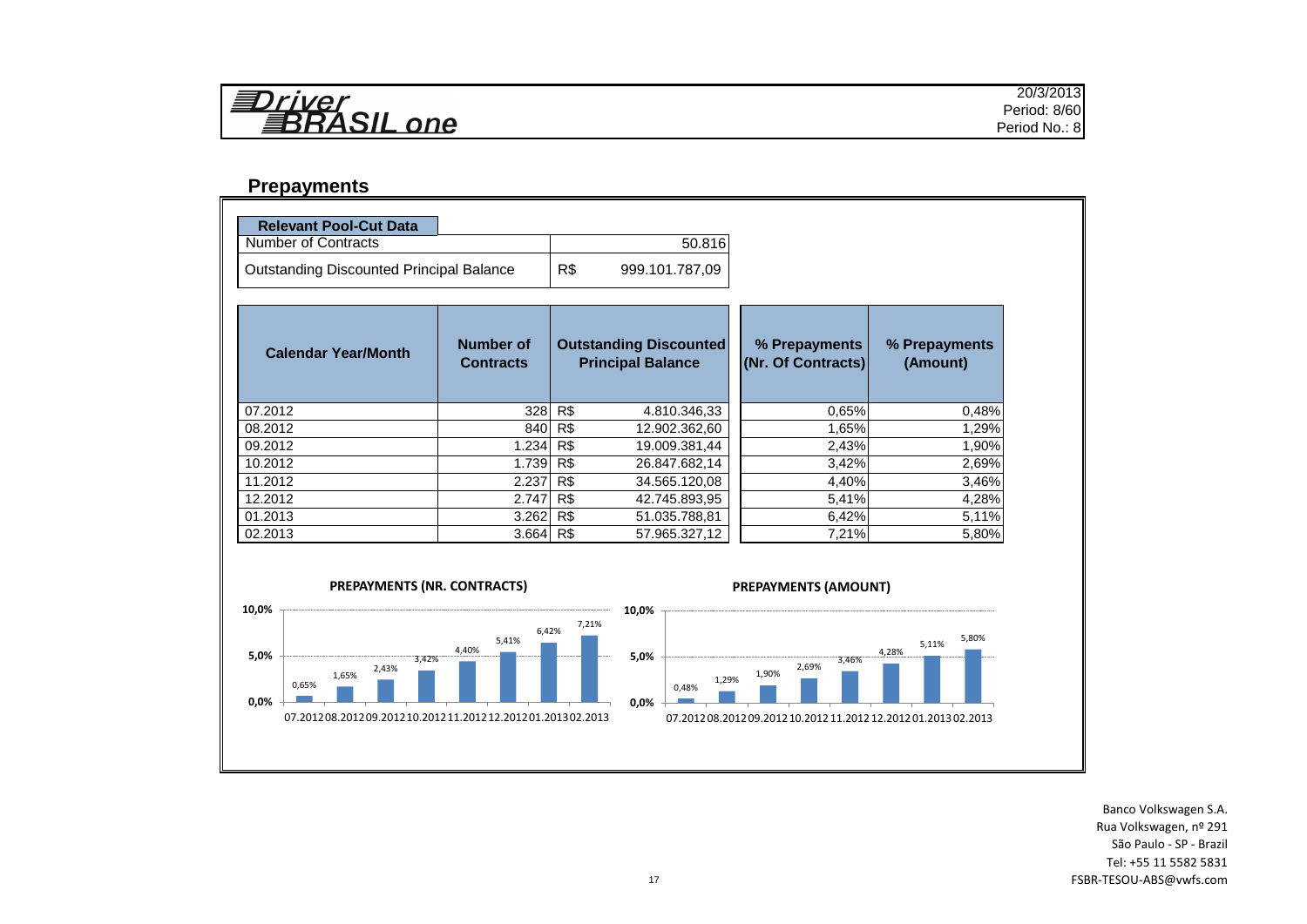# **Pool Information I. - Make: New, Used Cars**

| <b>AUDI</b>             |                            |                |                                            |                |                                                 |  |                                         |                                       |  |
|-------------------------|----------------------------|----------------|--------------------------------------------|----------------|-------------------------------------------------|--|-----------------------------------------|---------------------------------------|--|
| <b>New or Used Cars</b> | <b>Number of Contracts</b> | % of Contracts | Outstanding<br><b>Discounted Principal</b> |                | % of Outstanding<br><b>Discounted Principal</b> |  | <b>Present Value 360</b><br>(Month-End) | % of Present Value<br>360 (Month-End) |  |
|                         |                            |                |                                            | <b>Balance</b> | <b>Balance</b>                                  |  |                                         |                                       |  |
| New Cars                |                            | 86,52% R\$     |                                            | l.885.769.08 l | 90.46% R\$                                      |  | 1.888.814.72                            | 90,42%                                |  |
| Used Cars               | 12.                        | 13.48% R\$     |                                            | 198.813.94     | 9,54% R\$                                       |  | 200.101.35                              | 9,58%                                 |  |
| Total                   | 89                         | 100,0% R\$     |                                            | 2.084.583,02   | 100.0% R\$                                      |  | 2.088.916,07                            | 100,0%                                |  |

#### *VW*

| <b>New or Used Cars</b> | <b>Number of Contracts</b> | % of Contracts |     | <b>Outstanding</b><br><b>Discounted Principal</b><br><b>Balance</b> | % of Outstanding<br><b>Discounted Principal</b><br><b>Balance</b> | <b>Present Value 360</b><br>(Month-End) | % of Present Value<br>360 (Month-End) |
|-------------------------|----------------------------|----------------|-----|---------------------------------------------------------------------|-------------------------------------------------------------------|-----------------------------------------|---------------------------------------|
| New Cars                | 36.613                     | 91.78%I        | R\$ | 605.587.082.55                                                      | 93.05% R\$                                                        | 609.021.536.43                          | 93.05%                                |
| <b>Used Cars</b>        | 3.282                      | 8.23% R\$      |     | 45.212.369.42                                                       | 6.95% R\$                                                         | 45.515.879.80                           | 6.95%                                 |
| <b>Total</b>            | 39.895                     | 100.0% R\$     |     | 650.799.451.97                                                      | 100.0% R\$                                                        | 654.537.416.23                          | 100.0%                                |

#### *OTHER*

| <b>New or Used Cars</b> | <b>Number of Contracts</b> | % of Contracts | <b>Outstanding</b><br><b>Discounted Principal</b><br><b>Balance</b> | % of Outstanding<br><b>Discounted Principal</b><br><b>Balance</b> | <b>Present Value 360</b><br>(Month-End) | % of Present Value<br>360 (Month-End) |
|-------------------------|----------------------------|----------------|---------------------------------------------------------------------|-------------------------------------------------------------------|-----------------------------------------|---------------------------------------|
| New Cars                | 464                        | 18.50% R\$     | 9.579.321.91                                                        | 26.32% R\$                                                        | 9.650.723.60                            | 26.35%                                |
| Used Cars               | 2.044                      | 81.50% R\$     | 26.814.738.26                                                       | 73.68% R\$                                                        | 26.979.768.23                           | 73.65%                                |
| <b>Total</b>            | 2.508                      | 100.0% R\$     | 36.394.060.17                                                       | 100.0% R\$                                                        | 36.630.491.83                           | 100,0%                                |

#### *TOTAL*

| <b>New or Used Cars</b> | <b>Number of Contracts</b> | % of Contracts | <b>Outstanding</b><br><b>Discounted Principal</b><br><b>Balance</b> | % of Outstanding<br><b>Discounted Principal</b><br><b>Balance</b> | <b>Present Value 360</b><br>(Month-End) | % of Present Value<br>360 (Month-End) |
|-------------------------|----------------------------|----------------|---------------------------------------------------------------------|-------------------------------------------------------------------|-----------------------------------------|---------------------------------------|
| New Cars                | 37.154                     | 87.44% R\$     | 617.052.173.54                                                      | 89,52% R\$                                                        | 620.561.074,75                          | 89,51%                                |
| <b>Used Cars</b>        | 5.338                      | 12.56% R\$     | 72.225.921.62                                                       | 10.48% R\$                                                        | 72.695.749,38                           | 10.49%                                |
| <b>Total</b>            | 42.492                     | 100.0% R\$     | 689.278.095.16                                                      | 100.0% R\$                                                        | 693.256.824.13                          | 100,0%                                |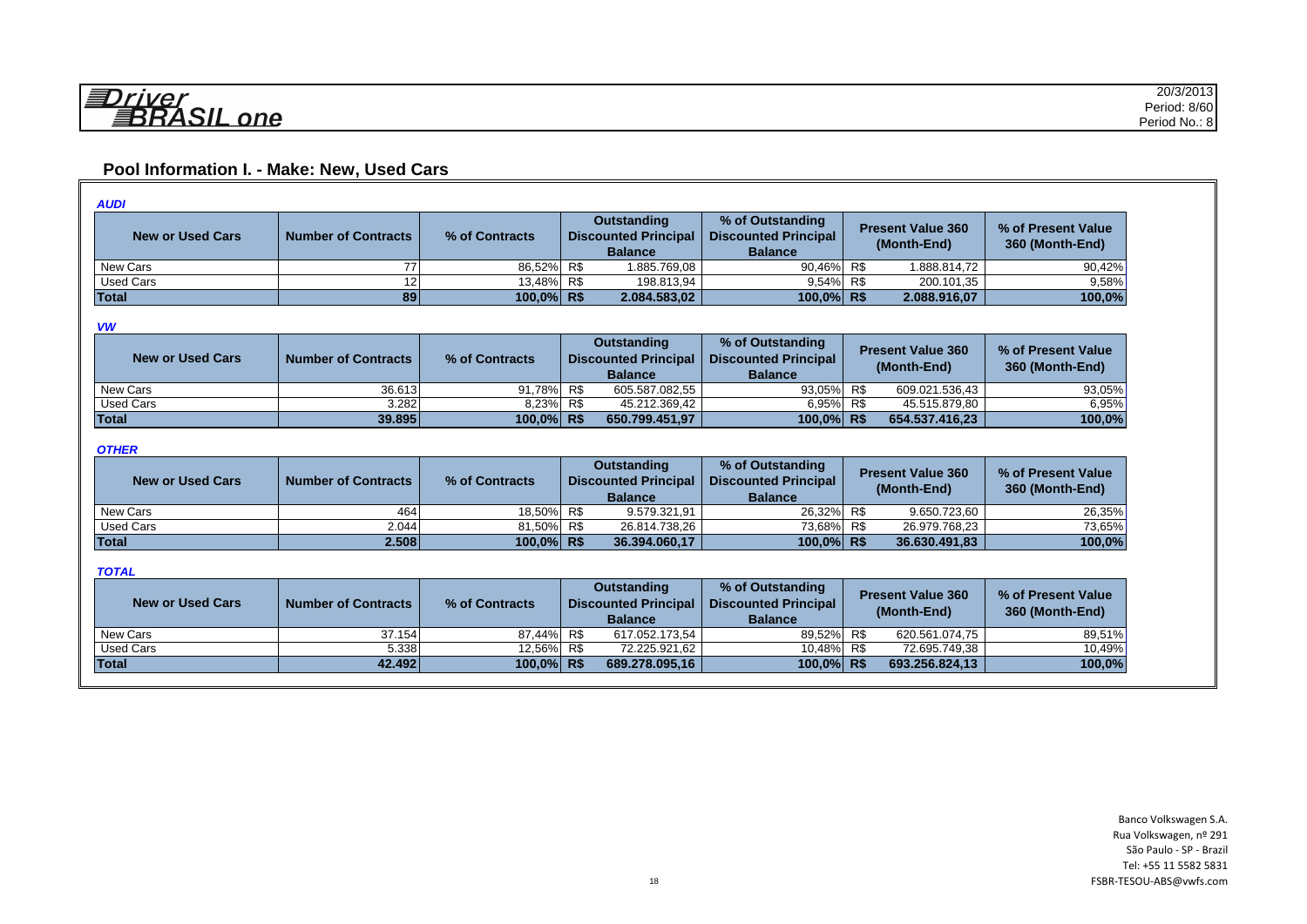| 与<br>1110r     | 20/3/2013<br>.          |
|----------------|-------------------------|
| $\blacksquare$ | Period: 8/60            |
| one            | $\cdots$<br>Period No.: |

### **Pool Information II. - Downpayments, Customer Type and Type of Payment**

| <b>Downpayments</b> |                            |                |                                                                     |                                                                   |                                          |                                         |                                       |
|---------------------|----------------------------|----------------|---------------------------------------------------------------------|-------------------------------------------------------------------|------------------------------------------|-----------------------------------------|---------------------------------------|
| Downpayment         | <b>Number of Contracts</b> | % of Contracts | <b>Outstanding</b><br><b>Discounted Principal</b><br><b>Balance</b> | % of Outstanding<br><b>Discounted Principal</b><br><b>Balance</b> | % Downpayment /<br><b>Purchase Price</b> | <b>Present Value 360</b><br>(Month-End) | % of Present Value<br>360 (Month-End) |
| 0 < 2500,00         | 5.214                      | 12,3% R\$      | 133.080.010,53                                                      | 19,3%                                                             | 0.7%                                     | R\$<br>133.903.077,17                   | 19,3%                                 |
| 2500,01 < 5000,00   | 2.397                      | 5,6% R\$       | 47.699.725.13                                                       | 6,9%                                                              | 14.0%                                    | R\$<br>47.969.577.46                    | 6,9%                                  |
| 5000.01 < 7500.00   | 2.932                      | 6,9% R\$       | 53.631.638,03                                                       | 7,8%                                                              | 21,2%                                    | R\$<br>53.961.506,61                    | 7,8%                                  |
| 7500,01 < 10000,00  | 5.022                      | 11,8% R\$      | 86.976.031,15                                                       | 12,6%                                                             | 27,6%                                    | R\$<br>87.447.489,47                    | 12,6%                                 |
| 10000.01 < 12500.00 | 4.080                      | 9,6% R\$       | 67.854.345,58                                                       | 9,8%                                                              | 33,0%                                    | R\$<br>68.250.479,57                    | 9,8%                                  |
| 12500,01 < 15000,00 | 5.374                      | 12,6% R\$      | 81.951.951,52                                                       | 11,9%                                                             | 39,8%                                    | R\$<br>82.433.674,22                    | 11,9%                                 |
| 15000.01 < 17500.00 | 3.803                      | 8,9% R\$       | 53.521.582,59                                                       | 7,8%                                                              | 44,3%                                    | R\$<br>53.835.566,76                    | 7,8%                                  |
| 17500,01 < 20000,00 | 4.692                      | 11,0% R\$      | 58.235.211,05                                                       | 8,4%                                                              | 49.7%                                    | R\$<br>58.576.939,43                    | 8,4%                                  |
| 20000.01 < 22500.00 | 2.241                      | 5,3% R\$       | 25.615.077.23                                                       | 3,7%                                                              | 53,3%                                    | R\$<br>25.734.474,73                    | 3,7%                                  |
| 22500,01 < 25000,00 | 2.150                      | 5,1% R\$       | 22.720.285,68                                                       | 3,3%                                                              | 57,2%                                    | R\$<br>22.846.385,67                    | 3,3%                                  |
| 25000,01 < 27500,00 | 1.150                      | 2,7% R\$       | 12.059.568,83                                                       | 1,7%                                                              | 59,3%                                    | R\$<br>12.123.455,28                    | 1,7%                                  |
| 27500,01 < 30000,00 | 1.235                      | 2,9% R\$       | 13.207.897,24                                                       | 1,9%                                                              | 60,9%                                    | R\$<br>13.277.258,56                    | 1,9%                                  |
| 30000.01 < 32500.00 | 545                        | 1,3% R\$       | 5.715.715,95                                                        | 0,8%                                                              | 62,2%                                    | R\$<br>5.742.211,25                     | 0,8%                                  |
| 32500.01 < 35000.00 | 402                        | 0.9% R\$       | 5.215.207,67                                                        | 0,8%                                                              | 60,5%                                    | R\$<br>5.244.885.66                     | 0,8%                                  |
| 35000.01 < 37500.00 | 243                        | 0.6%           | $R$ \$<br>3.063.270.97                                              | 0.4%                                                              | 60,8%                                    | R\$<br>3.075.020.79                     | 0,4%                                  |
| 37500,00 < 40000,00 | 230                        | 0,5% R\$       | 3.465.072,82                                                        | 0,5%                                                              | 58,1% R\$                                | 3.482.064,94                            | 0,5%                                  |
| >40000,00           | 782                        | 1,8% R\$       | 15.265.503,19                                                       | 2,2%                                                              | 58,7% R\$                                | 15.352.756,56                           | 2,2%                                  |
| Total               | 42.492                     | 100.0% R\$     | 689.278.095,16                                                      | 100,0%                                                            | 37,9% R\$                                | 693.256.824,13                          | 100,0%                                |

| <b>Statistics</b>                                              |     |            |
|----------------------------------------------------------------|-----|------------|
| Minimum Down Payment                                           | R\$ |            |
| Maximum Down Payment                                           | R\$ | 195.000.00 |
| Weighted Average Down Payment (Customers who did Down Payment) | R\$ | 16.383.83  |
| Weighted Average Down Payment                                  | R\$ | 14.774.33  |

#### *Customer Type*

| <b>Customer Type</b> | <b>Number of Contracts</b> | % of Contracts | Outstanding<br><b>Discounted Principal</b><br><b>Balance</b> | % of Outstanding<br><b>Discounted Principal</b><br><b>Balance</b> | <b>Present Value 360</b><br>(Month-End) | % of Present Value<br>360 (Month-End) |
|----------------------|----------------------------|----------------|--------------------------------------------------------------|-------------------------------------------------------------------|-----------------------------------------|---------------------------------------|
| Individuals          | 37.370                     | 87.9% R\$      | 603.249.473,07                                               | 87.5% R\$                                                         | 606.793.829.89                          | 87,5%                                 |
| Company              | 5.122                      | 12.1% R\$      | 86.028.622.09                                                | 12.5% R\$                                                         | 86.462.994.24                           | 12.5%                                 |
| <b>Total</b>         | 42.492                     | 100.0% R\$     | 689.278.095.16                                               | 100.0% R\$                                                        | 693.256.824.13                          | 100,0%                                |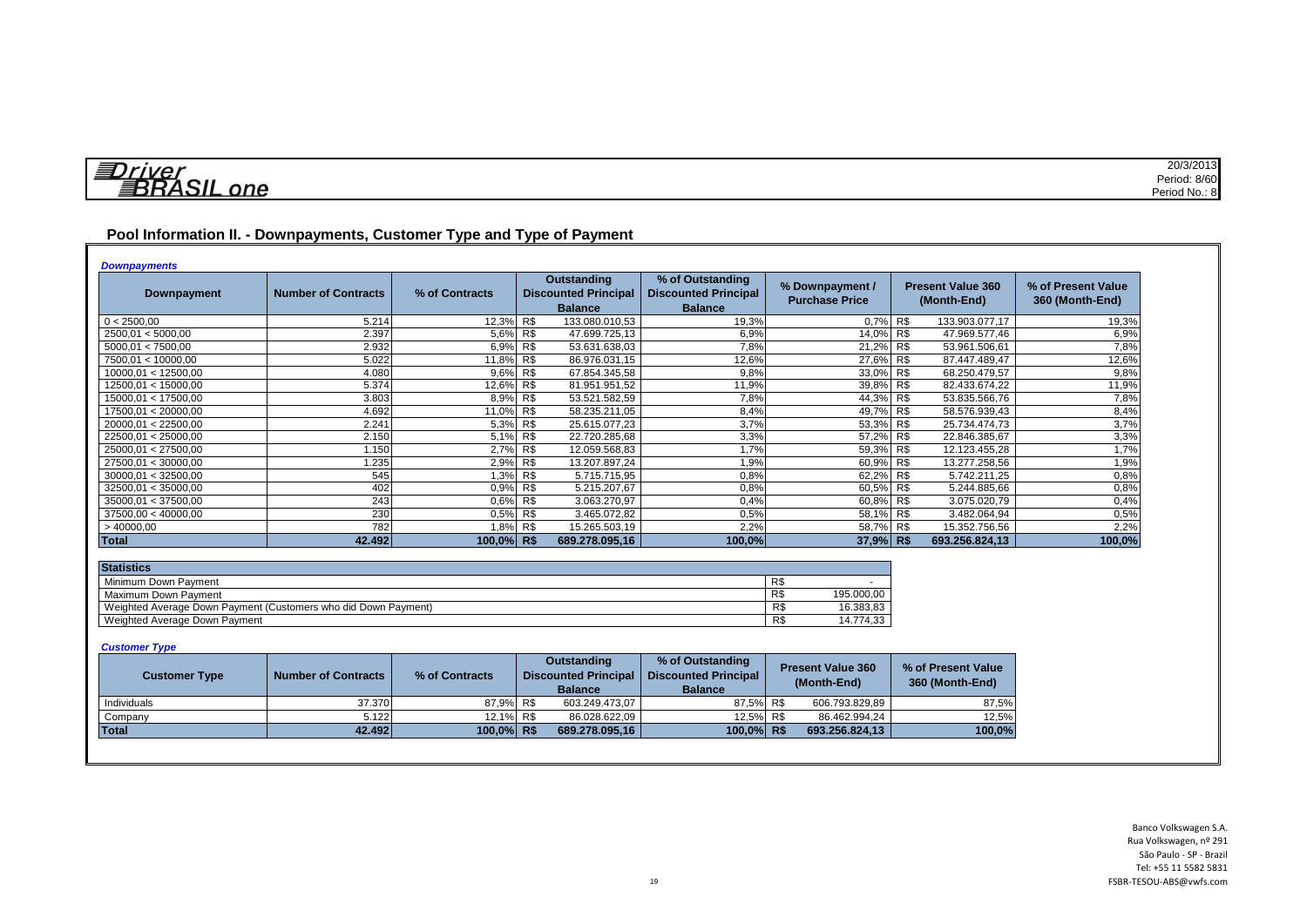| 1.70       | 20/3/2013     |
|------------|---------------|
| $- -$<br>= | Period: 8/60  |
| ne<br>.    | Period No.: 8 |

# **Pool Information III. - Customer Concentration**

| <b>Number</b> | <b>Number of Contracts</b> | % of Contracts | <b>Outstanding</b><br><b>Discounted Principal</b><br><b>Balance</b> | % of Outstanding<br><b>Discounted Principal</b><br><b>Balance</b> | <b>Present Value 360</b><br>(Month-End) | % of Present Value<br>360 (Month-End) |
|---------------|----------------------------|----------------|---------------------------------------------------------------------|-------------------------------------------------------------------|-----------------------------------------|---------------------------------------|
|               |                            | 0.021% R\$     | 86.183,43                                                           | 0,0125% R\$                                                       | 90.541,59                               | 0,0131%                               |
| 2             |                            | 0.002% R\$     | 76.827,89                                                           | 0.0111% R\$                                                       | 80.789,73                               | 0.0117%                               |
| 3             |                            | 0,002%         | R\$<br>71.220,09                                                    | 0,0103% R\$                                                       | 74.934,69                               | 0.0108%                               |
| 4             |                            | 0,009% R\$     | 70.753,86                                                           | 0,0103% R\$                                                       | 72.075,65                               | 0,0104%                               |
| 5             |                            | 0,002% R\$     | 70.004,29                                                           | 0.0102% R\$                                                       | 70.165,21                               | 0.0101%                               |
| 6             |                            | 0,002% R\$     | 69.905,38                                                           | 0,0101% R\$                                                       | 70.745,69                               | 0,0102%                               |
|               |                            | 0,002% R\$     | 69.521,15                                                           | 0.0101% R\$                                                       | 69.760,96                               | 0.0101%                               |
| 8             |                            | 0,002% R\$     | 69.378,77                                                           | 0.0101% R\$                                                       | 69.416,21                               | 0.0100%                               |
| 9             |                            | 0.007% R\$     | 69.279,09                                                           | 0,0101% R\$                                                       | 72.980,77                               | 0,0105%                               |
| 10            |                            | $0.002\%$ R\$  | 69.201,80                                                           | 0,0100% R\$                                                       | 69.360,86                               | 0.0100%                               |
| 11            |                            | 0,002% R\$     | 69.192,00                                                           | 0,0100% R\$                                                       | 69.251,59                               | 0,0100%                               |
| 12            |                            | 0,007%         | R\$<br>68.952,79                                                    | 0,0100% R\$                                                       | 69.607,40                               | 0.0100%                               |
| 13            |                            | 0,002% R\$     | 68.941,49                                                           | 0,0100%                                                           | R\$<br>70.177,97                        | 0,0101%                               |
| 14            |                            | 0.005% R\$     | 68.919,64                                                           | 0,0100% R\$                                                       | 68.956,92                               | 0.0099%                               |
| 15            |                            | 0,002% R\$     | 68.865,37                                                           | 0.0100%                                                           | <b>R\$</b><br>69.003,82                 | 0.0100%                               |
| 16            |                            | 0,005% R\$     | 68.804,08                                                           | 0,0100% R\$                                                       | 68.804,08                               | 0,0099%                               |
| 17            |                            | 0.005% R\$     | 68.649,34                                                           | 0,0100% R\$                                                       | 68.757,82                               | 0,0099%                               |
| 18            |                            | $0,002\%$ R\$  | 68.238,45                                                           | 0,0099% R\$                                                       | 68.454.17                               | 0,0099%                               |
| 19            |                            | 0,002% R\$     | 68.210,47                                                           | 0,0099% R\$                                                       | 69.455,01                               | 0.0100%                               |
| 20            |                            | 0,002% R\$     | 67.933,00                                                           | 0,0099%                                                           | <b>R\$</b><br>68.089,16                 | 0,0098%                               |
| <b>Total</b>  | 38                         | $0,0894\%$ R\$ | 1.408.982,38                                                        | $0,2044\%$ R\$                                                    | 1.431.329,30                            | 0,2065%                               |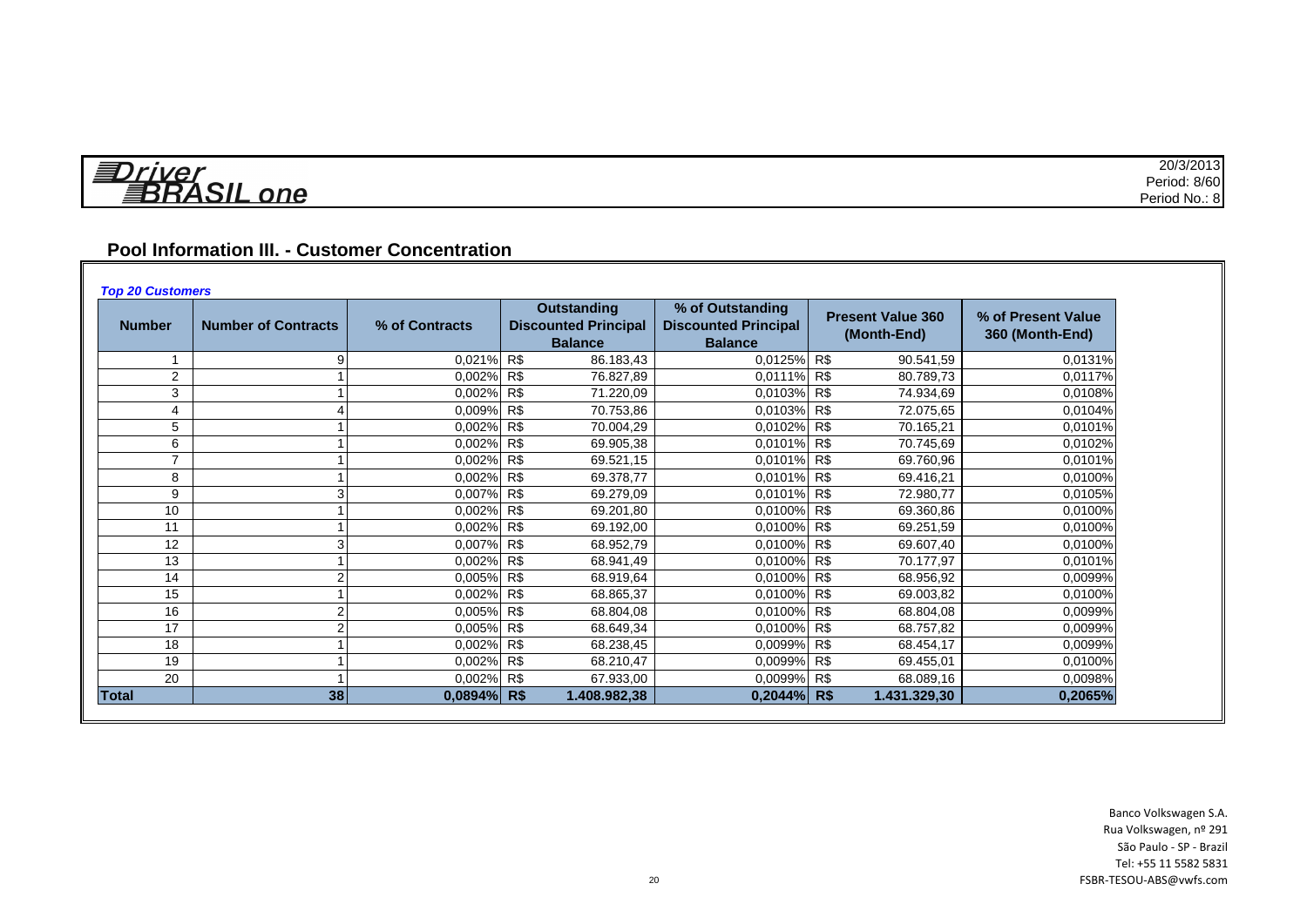*<u>EDriver</u>*<br>BRASIL one

### **Pool Information IV. - Distribution by Outstanding Discounted Balance and Original Discounted Balance**

|  | <b>Distribution by Outstanding Discounted Principal Balance</b> |
|--|-----------------------------------------------------------------|
|  |                                                                 |

| <b>Distribution by Outstanding</b><br><b>Discounted Principal Balance</b> | <b>Number of Contracts</b> | % of Contracts | <b>Outstanding Discounted</b><br><b>Principal Balance</b> | % of Outstanding<br><b>Discounted Principal</b><br><b>Balance</b> | <b>Present Value 360</b><br>(Month-End) | % of Present Value<br>360 (Month-End) |
|---------------------------------------------------------------------------|----------------------------|----------------|-----------------------------------------------------------|-------------------------------------------------------------------|-----------------------------------------|---------------------------------------|
| $\le$ = 5000.00                                                           | 5.179                      | 12,2% R\$      | 14.595.278,02                                             | 2.1% R\$                                                          | 14.740.883,38                           | 2,1%                                  |
| 5.000,01 - 10.000,00                                                      | 7.783                      | 18,3% R\$      | 58.837.904,54                                             | 8,5% R\$                                                          | 59.272.777,97                           | 8,5%                                  |
| 10.000,01 - 15.000,00                                                     | 8.778                      | 20,7% R\$      | 109.734.384,16                                            | 15,9% R\$                                                         | 110.388.990,91                          | 15,9%                                 |
| 15.000,01 - 20.000,00                                                     | 7.874                      | 18,5% R\$      | 136.710.431,26                                            | 19,8% R\$                                                         | 137.386.795,89                          | 19,8%                                 |
| 20.000,01 - 25.000,00                                                     | 5.453                      | 12,8% R\$      | 121.714.366,93                                            | 17.7% R\$                                                         | 122.340.583,76                          | 17,6%                                 |
| 25.000,01 - 30.000,00                                                     | 3.195                      | 7,5% R\$       | 87.097.309,45                                             | 12,6% R\$                                                         | 87.524.875,62                           | 12,6%                                 |
| >30.000,00                                                                | 4.230                      | 10,0% R\$      | 160.588.420,80                                            | 23,3% R\$                                                         | 161.601.916,60                          | 23,3%                                 |
| Total                                                                     | 42.492                     | 100.0% R\$     | 689.278.095,16                                            | 100,0% R\$                                                        | 693.256.824,13                          | 100,0%                                |

| <b>Statistics</b>                                |           |                       |  |  |  |  |  |  |
|--------------------------------------------------|-----------|-----------------------|--|--|--|--|--|--|
| Minimum Outstanding Discounted Principal Balance | D.<br>гv. | 88.93                 |  |  |  |  |  |  |
| Maximum Outstanding Discounted Principal Balance | D.<br>ΓJ  | 76.827.89             |  |  |  |  |  |  |
| Average Outstanding Discounted Principal Balance | D<br>ΓJ   | .36<br>10.001<br>0.ZZ |  |  |  |  |  |  |

#### *Distribution by Original Discounted Balance*

| <b>Distribution by Original Nominal</b><br><b>Balance</b> | <b>Number of Contracts</b> | % of Contracts | <b>Outstanding Discounted</b><br><b>Principal Balance</b> |                | % of Outstanding<br><b>Discounted Principal</b><br><b>Balance</b> | <b>Present Value 360 (Pool-</b><br>Cut) |                  | % of Present Value<br>360 (Pool-Cut) |
|-----------------------------------------------------------|----------------------------|----------------|-----------------------------------------------------------|----------------|-------------------------------------------------------------------|-----------------------------------------|------------------|--------------------------------------|
| $0.01 - 5.000.00$                                         |                            | $0.1\%$ R\$    |                                                           | 189.660,78     | $0.0\%$                                                           | R\$                                     | 191.009,81       | 0.0%                                 |
| 5.000.01 - 10.000.00                                      | 1.752                      | $3,4\%$ R\$    |                                                           | 9.607.305,66   | 1,0%                                                              | R\$                                     | 9.682.517,58     | 1,0%                                 |
| 10.000,01 - 15.000,00                                     | 5.551                      | 10,9% R\$      |                                                           | 49.875.345,60  | 5,0% R\$                                                          |                                         | 50.275.621,91    | 5,0%                                 |
| 15.000,01 - 20.000,00                                     | 9.718                      | 19,1% R\$      |                                                           | 127.720.255,10 | 12,8% R\$                                                         |                                         | 128.782.132,99   | 12,8%                                |
| 20.000.01 - 25.000.00                                     | 11.921                     | 23,5% R\$      |                                                           | 209.105.987,39 | 20,9% R\$                                                         |                                         | 210.825.532,96   | 20,9%                                |
| 25.000,01 - 30.000,00                                     | 9.402                      | 18,5% R\$      |                                                           | 207.830.096,43 | 20.8% R\$                                                         |                                         | 209.529.744,04   | 20,8%                                |
| >30.000,00                                                | 12.397                     | 24.4% R\$      |                                                           | 394.773.136,13 | 39.5% R\$                                                         |                                         | 397.863.827,55   | 39,5%                                |
| Total                                                     | 50.816                     | $100.0\%$ R\$  |                                                           | 999.101.787,09 | 100,0% R\$                                                        |                                         | 1.007.150.386,84 | 100,0%                               |

| <b>Statistics</b>                |     |                 |
|----------------------------------|-----|-----------------|
| Minimum Original Nominal Balance | R\$ | 3.455.76        |
| Maximum Original Nominal Balance | R\$ | 333.762,24      |
| Average Original Nominal Balance | R\$ | 3.45<br>34.523. |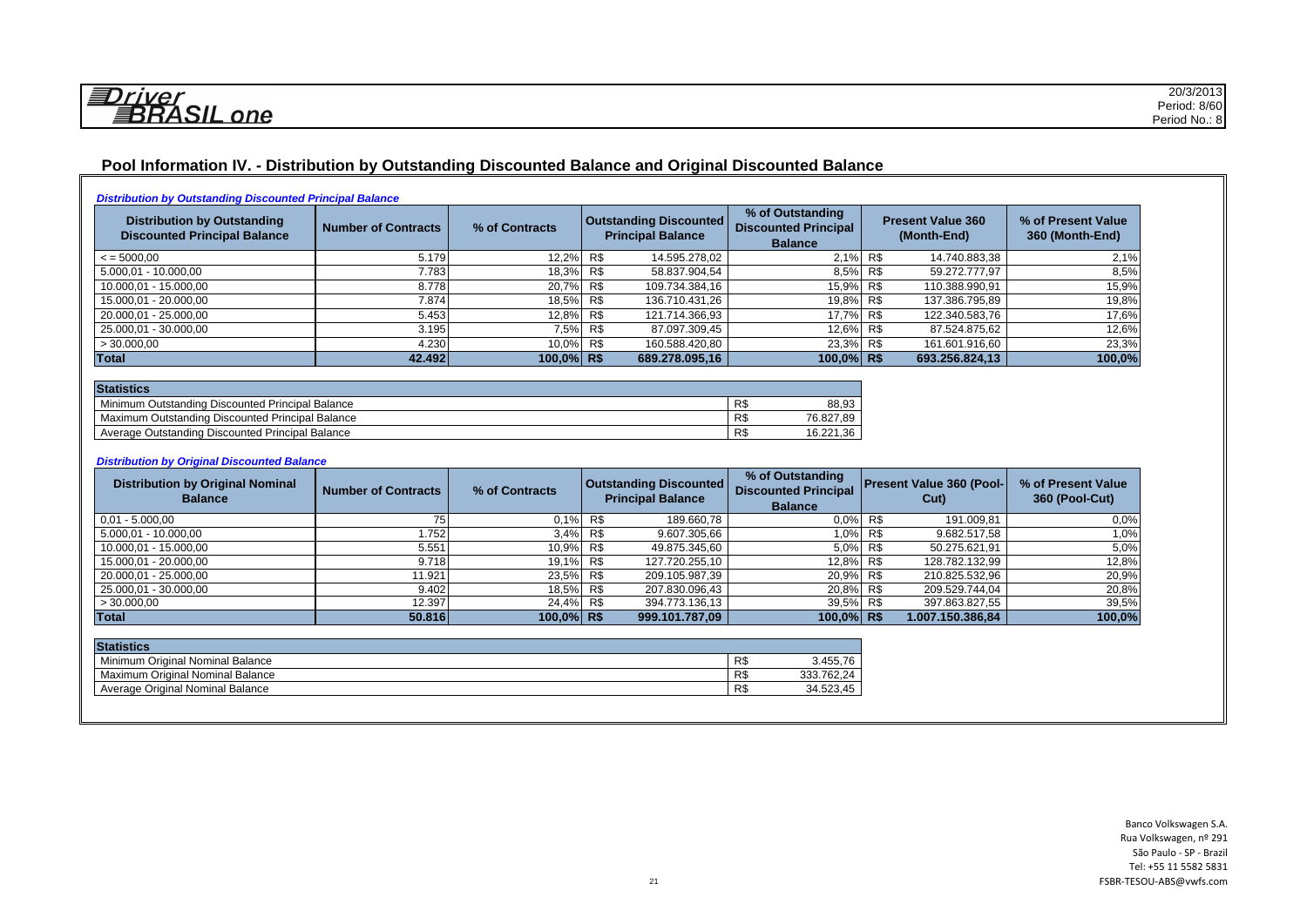# **Pool Information V. - Interest Rate paid by the Customer**

#### *Interest Rate paid by the Customer*

| <b>Interest Rate</b> | <b>Number of Contracts</b> | % of Contracts | <b>Outstanding</b><br><b>Discounted Principal</b><br><b>Balance</b> | % of Outstanding<br><b>Discounted Principal</b><br><b>Balance</b> | <b>Present Value 360</b><br>(Month-End) |                | % of Present Value<br>360 (Month-End) |
|----------------------|----------------------------|----------------|---------------------------------------------------------------------|-------------------------------------------------------------------|-----------------------------------------|----------------|---------------------------------------|
| $>= 0 \le 2.5 \%$    | 350                        | $0.8\%$ R\$    | 3.666.542,39                                                        | 0.5% R\$                                                          |                                         | 3.672.956,35   | 0,5%                                  |
| $> 2.5 \le 5.0 \%$   | 89                         | $0.2\%$ R\$    | 817.320,65                                                          | $0.1\%$ R\$                                                       |                                         | 819.015,54     | 0,1%                                  |
| $> 5.0 \leq 7.5 \%$  | 158                        | $0.4\%$ R\$    | 1.245.093,69                                                        | 0,2%                                                              | R\$                                     | 1.247.413,29   | 0,2%                                  |
| $> 7.5 \le 10.0 \%$  | 304                        | $0.7\%$ R\$    | 2.826.147,00                                                        | 0.4% R\$                                                          |                                         | 2.834.592,76   | 0,4%                                  |
| $>$ 10,0 <= 12,5 %   | 776                        | 1,8% R\$       | 10.080.225,74                                                       | 1,5% R\$                                                          |                                         | 10.121.711,82  | 1,5%                                  |
| $>$ 12,5 <= 15,0 %   | 2.608                      | 6.1% R\$       | 29.091.872,22                                                       | 4,2% R\$                                                          |                                         | 29.233.121,98  | 4,2%                                  |
| $>15.0 \leq 17.5 \%$ | 6.196                      | 14,6% R\$      | 81.113.115.59                                                       | 11,8% R\$                                                         |                                         | 81.489.237,44  | 11,8%                                 |
| $> 17.5 \le 20.0 \%$ | 15.928                     | 37,5% R\$      | 238.337.825,12                                                      | 34,6% R\$                                                         |                                         | 239.590.562,53 | 34,6%                                 |
| $>$ 20.0 <= 22.5 %   | 7.186                      | 16,9% R\$      | 145.231.248,23                                                      | 21,1% R\$                                                         |                                         | 146.132.622,53 | 21,1%                                 |
| $>$ 22,5 <= 25,0 %   | 5.652                      | 13.3% R\$      | 115.873.674,51                                                      | 16,8% R\$                                                         |                                         | 116.659.847,72 | 16,8%                                 |
| > 25,0               | 3.245                      | 7,6% R\$       | 60.995.030,02                                                       | 8,8% R\$                                                          |                                         | 61.455.742,17  | 8,9%                                  |
| Total                | 42.492                     | 100,0% R\$     | 689.278.095.16                                                      | $100.0\%$ R\$                                                     |                                         | 693.256.824,13 | 100,0%                                |

| <b>Statistics</b>              |         |  |  |  |  |  |  |
|--------------------------------|---------|--|--|--|--|--|--|
| Minimum Interest Rate          | $0.0\%$ |  |  |  |  |  |  |
| Maximum Interest Rate          | 43.7%   |  |  |  |  |  |  |
| Weighted Average Interest Rate | 20,0%   |  |  |  |  |  |  |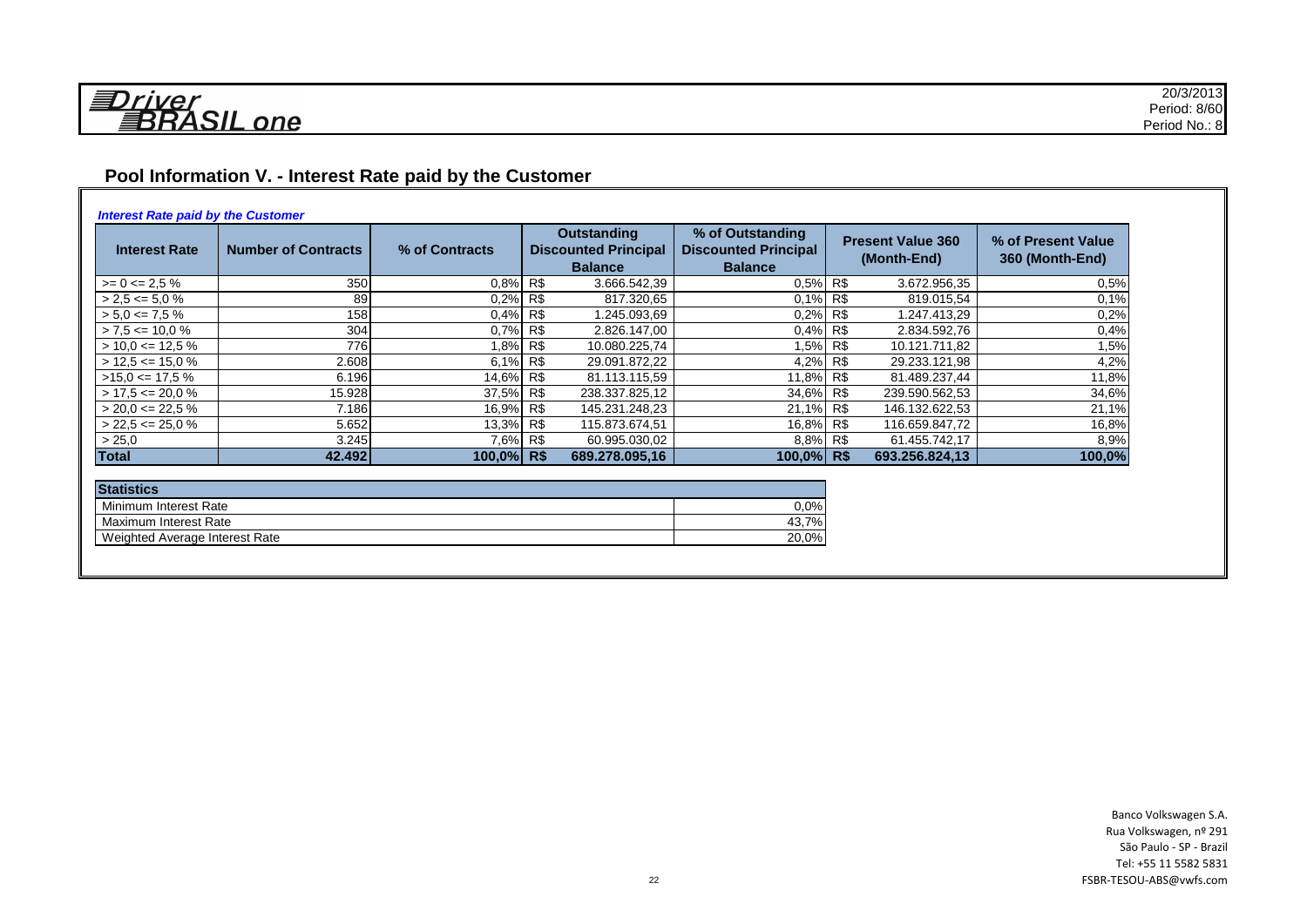| <i><u> コフriver</u></i><br><b>BRASIL</b> one |
|---------------------------------------------|

#### **Pool Information VI. - Distribution by Original Term, Remaining Term and Seasoning**

| <b>Length of Original Term</b><br>(monthly instalments)                                                                                                                                                                          | <b>Number of Contracts</b>                   | % of Contracts | <b>Outstanding</b><br><b>Discounted Principal</b><br><b>Balance</b> | % of Outstanding<br><b>Discounted Principal</b><br><b>Balance</b> |                | <b>Present Value 360</b><br>(Month-End) | % of Present Value<br>360 (Month-End) |
|----------------------------------------------------------------------------------------------------------------------------------------------------------------------------------------------------------------------------------|----------------------------------------------|----------------|---------------------------------------------------------------------|-------------------------------------------------------------------|----------------|-----------------------------------------|---------------------------------------|
| $01 - 12$                                                                                                                                                                                                                        | 162                                          | 0,4%           | R\$<br>406.417,35                                                   | 0.1%                                                              | <b>R\$</b>     | 407.502,92                              | 0,1%                                  |
| $13 - 24$                                                                                                                                                                                                                        | 5.049                                        | 11,9%          | R\$<br>37.459.761,14                                                | 5.4%                                                              | R\$            | 37.582.349,45                           | 5,4%                                  |
| $25 - 36$                                                                                                                                                                                                                        | 10.385                                       | 24,4%          | R\$<br>126.973.914.90                                               | 18,4%                                                             | R\$            | 127.579.165.74                          | 18,4%                                 |
| $37 - 48$                                                                                                                                                                                                                        | 11.914                                       | 28.0%          | R\$<br>199.564.363,35                                               | 29.0%                                                             | R\$            | 200.753.126,23                          | 29,0%                                 |
| $49 - 60$                                                                                                                                                                                                                        | 14.982                                       | 35,3%          | R\$<br>324.873.638,42                                               | 47,1%                                                             | R <sub>s</sub> | 326.934.679,79                          | 47,2%                                 |
| Total                                                                                                                                                                                                                            | 42.492                                       | 100,0% R\$     | 689.278.095,16                                                      | 100,0% R\$                                                        |                | 693.256.824,13                          | 100,0%                                |
|                                                                                                                                                                                                                                  | Maximum Original Term in monthly instalments |                |                                                                     | 60<br>50,07                                                       |                |                                         |                                       |
|                                                                                                                                                                                                                                  | <b>Number of Contracts</b>                   | % of Contracts | <b>Outstanding</b><br><b>Discounted Principal</b>                   | % of Outstanding<br><b>Discounted Principal</b>                   |                | <b>Present Value 360</b>                | % of Present Value                    |
| (monthly instalments)                                                                                                                                                                                                            |                                              |                | <b>Balance</b>                                                      | <b>Balance</b>                                                    |                | (Month-End)                             | 360 (Month-End)                       |
|                                                                                                                                                                                                                                  | 162                                          | 0.4%           | R\$<br>406.417.35                                                   | 0.1%                                                              | R\$            | 407.502.92                              | 0.1%                                  |
|                                                                                                                                                                                                                                  | 5.049                                        | 11,9%          | R\$<br>37.459.761,14                                                | 5,4%                                                              | R\$            | 37.582.349,45                           | 5,4%                                  |
|                                                                                                                                                                                                                                  | 10.385                                       | 24,4%          | R\$<br>126.973.914,90                                               | 18,4%                                                             | R\$            | 127.579.165,74                          | 18,4%                                 |
|                                                                                                                                                                                                                                  | 11.914                                       | 28,0%          | R\$<br>199.564.363,35                                               | 29,0%                                                             | R\$            | 200.753.126,23                          |                                       |
|                                                                                                                                                                                                                                  | 14.982                                       | 35.3%          | R\$<br>324.873.638.42                                               | 47.1%                                                             | R\$            | 326.934.679.79                          | 29,0%<br>47,2%                        |
|                                                                                                                                                                                                                                  | 42.492                                       | 100.0% R\$     | 689.278.095.16                                                      | 100,0% R\$                                                        |                | 693.256.824,13                          | 100,0%                                |
| Weighted Average Original Term in monthly instalments<br><b>Distribution by Remaining Term</b><br><b>Lenght of Remaining Term</b><br>$01 - 12$<br>$13 - 24$<br>$25 - 36$<br>$37 - 48$<br>$49 - 60$<br>Total<br><b>Statistics</b> |                                              |                |                                                                     |                                                                   |                |                                         |                                       |
|                                                                                                                                                                                                                                  |                                              |                |                                                                     | C                                                                 |                |                                         |                                       |
| Minimum Remaining Term in monthly installments<br>Maximum Remaining Term in monthly installments                                                                                                                                 |                                              |                |                                                                     | 51                                                                |                |                                         |                                       |

*Distribution by Seasoning Term*

| <b>Seasoning (monthly</b><br>instalments) | <b>Number of Contracts</b> | % of Contracts | Outstanding<br><b>Discounted Principal</b><br><b>Balance</b> |                |               |                |        |  |  |  |  |  |  |  |  |  |  |  |  |  |  |  |  |  | % of Outstanding<br><b>Discounted Principal</b><br><b>Balance</b> | <b>Present Value 360</b><br>(Month-End) | % of Present Value<br>360 (Month-End) |
|-------------------------------------------|----------------------------|----------------|--------------------------------------------------------------|----------------|---------------|----------------|--------|--|--|--|--|--|--|--|--|--|--|--|--|--|--|--|--|--|-------------------------------------------------------------------|-----------------------------------------|---------------------------------------|
| $01 - 12$                                 | 6.060                      | 14,3% R\$      |                                                              | 136.075.996.00 | 19.7% R\$     | 136.883.889.62 | 19,7%  |  |  |  |  |  |  |  |  |  |  |  |  |  |  |  |  |  |                                                                   |                                         |                                       |
| $13 - 24$                                 | 22.364                     | 52,6% R\$      |                                                              | 389.686.334,89 | 56,5% R\$     | 391.577.569,47 | 56,5%  |  |  |  |  |  |  |  |  |  |  |  |  |  |  |  |  |  |                                                                   |                                         |                                       |
| $25 - 36$                                 | 10.958                     | 25,8% R\$      |                                                              | 137.953.243,52 | 20,0% R\$     | 138.932.861,41 | 20,0%  |  |  |  |  |  |  |  |  |  |  |  |  |  |  |  |  |  |                                                                   |                                         |                                       |
| $37 - 48$                                 | 2.587                      | 6,1% R\$       |                                                              | 23.404.458.67  | 3,4% R\$      | 23.665.618,61  | 3,4%   |  |  |  |  |  |  |  |  |  |  |  |  |  |  |  |  |  |                                                                   |                                         |                                       |
| $49 - 60$                                 | 523                        | .2%            | R\$                                                          | 2.158.062,08   | 0.3% R\$      | 2.196.885,02   | 0.3%   |  |  |  |  |  |  |  |  |  |  |  |  |  |  |  |  |  |                                                                   |                                         |                                       |
| <b>Total</b>                              | 42.492                     | 100,0% R\$     |                                                              | 689.278.095,16 | $100,0\%$ R\$ | 693.256.824,13 | 100,0% |  |  |  |  |  |  |  |  |  |  |  |  |  |  |  |  |  |                                                                   |                                         |                                       |

| <b>Statistics</b>                                      |       |
|--------------------------------------------------------|-------|
| Minimum Seasoning Term in monthly installments         |       |
| Maximum Seasoning Term in monthly installments         | 60    |
| Weighted Average Seasoning Term in monthly instalments | 19.40 |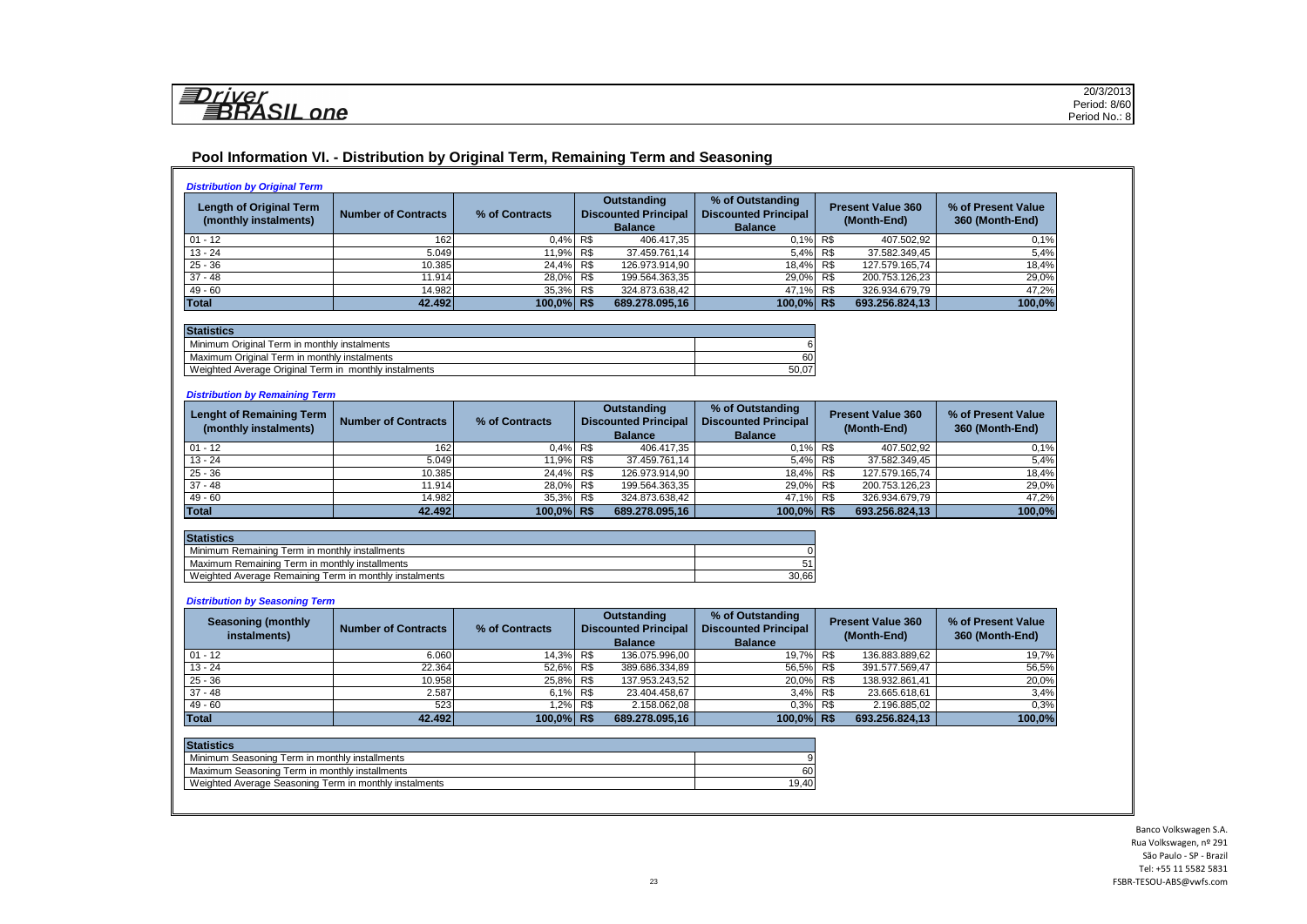| <b>Make</b>                  | <b>Model</b>      | <b>Number of Contracts</b> | % of Contracts |     | <b>Outstanding Discounted</b><br><b>Principal Balance</b> | % of Outstanding<br><b>Discounted Principal</b><br><b>Balance</b> |     | <b>Present Value 360</b><br>(Month-End) | % of Present Value<br>360 (Month-End) |
|------------------------------|-------------------|----------------------------|----------------|-----|-----------------------------------------------------------|-------------------------------------------------------------------|-----|-----------------------------------------|---------------------------------------|
| <u>Audi</u>                  | A <sub>1</sub>    | 68                         | 0,2% R\$       |     | 1.718.382,36                                              | 0.2%                                                              | R\$ | 1.721.971,80                            | 0,2%                                  |
|                              | A <sub>3</sub>    | 13                         | 0,0% R\$       |     | 187.061,83                                                | 0,0%                                                              | R\$ | 187.084,74                              | 0,0%                                  |
|                              | A <sub>4</sub>    | 6                          | $0,0\%$ R\$    |     | 154.371,18                                                | 0.0%                                                              | R\$ | 155.031,53                              | 0,0%                                  |
|                              | Q <sub>5</sub>    | $\overline{2}$             | $0.0\%$ R\$    |     | 24.767,65                                                 | 0.0%                                                              | R\$ | 24.828,00                               | 0.0%                                  |
|                              | <b>Subtotal</b>   | 89                         | $0.2\%$ R\$    |     | 2.084.583,02                                              | $0,3%$ R\$                                                        |     | 2.088.916,07                            | 0,3%                                  |
| $\underline{\mathsf{vw}}$    | <b>BORA</b>       | 52                         | 0,1% R\$       |     | 988.141,99                                                | 0,1%                                                              | R\$ | 997.217,40                              | 0,1%                                  |
|                              | <b>CROSSFOX</b>   | 1.247                      | 2,9%           | R\$ | 23.031.763,45                                             | 3,3%                                                              | R\$ | 23.155.872,24                           | 3,3%                                  |
|                              | <b>FOX</b>        | 8.106                      | 19,1%          | R\$ | 129.822.419,54                                            | 18,8%                                                             | R\$ | 130.531.609,69                          | 18,8%                                 |
|                              | <b>FUSCA</b>      |                            | 0,0%           | R\$ | 24.748,60                                                 | 0,0%                                                              | R\$ | 24.826,85                               | 0,0%                                  |
|                              | GOL               | 16.269                     | 38,3%          | R\$ | 237.966.565,02                                            | 34,5%                                                             | R\$ | 239.361.004,87                          | 34,5%                                 |
|                              | <b>GOLF</b>       | 646                        | $1,5\%$ R\$    |     | 14.211.798,86                                             | 2,1%                                                              | R\$ | 14.307.458,76                           | 2,1%                                  |
|                              | <b>JETTA</b>      | 574                        | 1,4%           | R\$ | 15.212.530,12                                             | 2,2%                                                              | R\$ | 15.301.159,53                           | 2,2%                                  |
|                              | <b>KOMBI</b>      | 1.001                      | 2,4%           | R\$ | 18.204.780,91                                             | 2,6%                                                              | R\$ | 18.301.720,65                           | 2,6%                                  |
|                              | <b>NEW BEETLE</b> | 26                         | 0,1%           | R\$ | 519.633,68                                                | 0,1%                                                              | R\$ | 522.345,33                              | 0,1%                                  |
|                              | <b>PARATI</b>     | 216                        | 0,5%           | R\$ | 2.579.754,48                                              | 0,4%                                                              | R\$ | 2.592.598,95                            | 0,4%                                  |
|                              | <b>PASSAT</b>     | 27                         | 0,1%           | R\$ | 902.320,78                                                | 0,1%                                                              | R\$ | 909.517,13                              | 0,1%                                  |
|                              | <b>POINTER</b>    |                            | 0,0% R\$       |     | 1.508,65                                                  | 0,0%                                                              | R\$ | 1.459,26                                | 0,0%                                  |
|                              | <b>POLO</b>       | 490                        | 1,2%           | R\$ | 8.216.199,74                                              | 1,2%                                                              | R\$ | 8.263.081,95                            | 1,2%                                  |
|                              | POLO CLASSIC      | $\overline{2}$             | 0,0%           | R\$ | 16.642,82                                                 | 0,0%                                                              | R\$ | 16.745,65                               | 0,0%                                  |
|                              | POLO SEDAN        | 710                        | 1,7%           | R\$ | 12.744.195,29                                             | 1,8%                                                              | R\$ | 12.824.757,72                           | 1,8%                                  |
|                              | <b>SANTANA</b>    | 19                         | 0,0%           | R\$ | 133.443,50                                                | 0,0%                                                              | R\$ | 134.410,32                              | 0,0%                                  |
|                              | SAVEIRO           | 2.267                      | 5,3% R\$       |     | 38.275.319,25                                             | 5,6%                                                              | R\$ | 38.514.352,52                           | 5,6%                                  |
|                              | <b>SPACECROSS</b> | 233                        | 0,5% R\$       |     | 5.170.345,60                                              | 0.8%                                                              | R\$ | 5.189.264,23                            | 0,7%                                  |
|                              | <b>SPACEFOX</b>   | 1.602                      | 3,8%           | R\$ | 27.677.371,53                                             | 4,0%                                                              | R\$ | 27.803.251,20                           | 4,0%                                  |
|                              | <b>TIGUAN</b>     | 91                         | 0,2%           | R\$ | 2.376.407,08                                              | 0,3%                                                              | R\$ | 2.390.913,61                            | 0,3%                                  |
|                              | <b>VOYAGE</b>     | 5.847                      | 13,8%          | R\$ | 98.417.839,07                                             | 14,3%                                                             | R\$ | 99.007.333,99                           | 14,3%                                 |
|                              | <b>NEOBUS</b>     |                            | 0,0%           | R\$ | 28.237,00                                                 | 0,0%                                                              | R\$ | 28.301,88                               | 0,0%                                  |
|                              | <b>AMAROK</b>     | 467                        | 5,9%           | R\$ | 14.277.485,01                                             | 2,1%                                                              | R\$ | 14.358.212,50                           | 2,1%                                  |
|                              | <b>Subtotal</b>   | 39.895                     | 98,7% R\$      |     | 650.799.451,97                                            | 94,4% R\$                                                         |     | 654.537.416,23                          | 94,4%                                 |
| <b>Non VW Group Vehicles</b> | <b>OTHER</b>      | 2.508                      | 5,9%           | R\$ | 36.394.060,17                                             | 5,3% R\$                                                          |     | 36.630.491,83                           | 5,3%                                  |
|                              | <b>Subtotal</b>   | 2.508                      | $5,9%$ R\$     |     | 36.394.060,17                                             | $5,3\%$ R\$                                                       |     | 36.630.491,83                           | 5,3%                                  |
|                              | <b>Total</b>      | 42.492                     | 100,0% R\$     |     | 689.278.095,16                                            | $100,0\%$ R\$                                                     |     | 693.256.824,13                          | 100,0%                                |

### **Pool Information VII. - Distribution by Vehicle Makes and Models**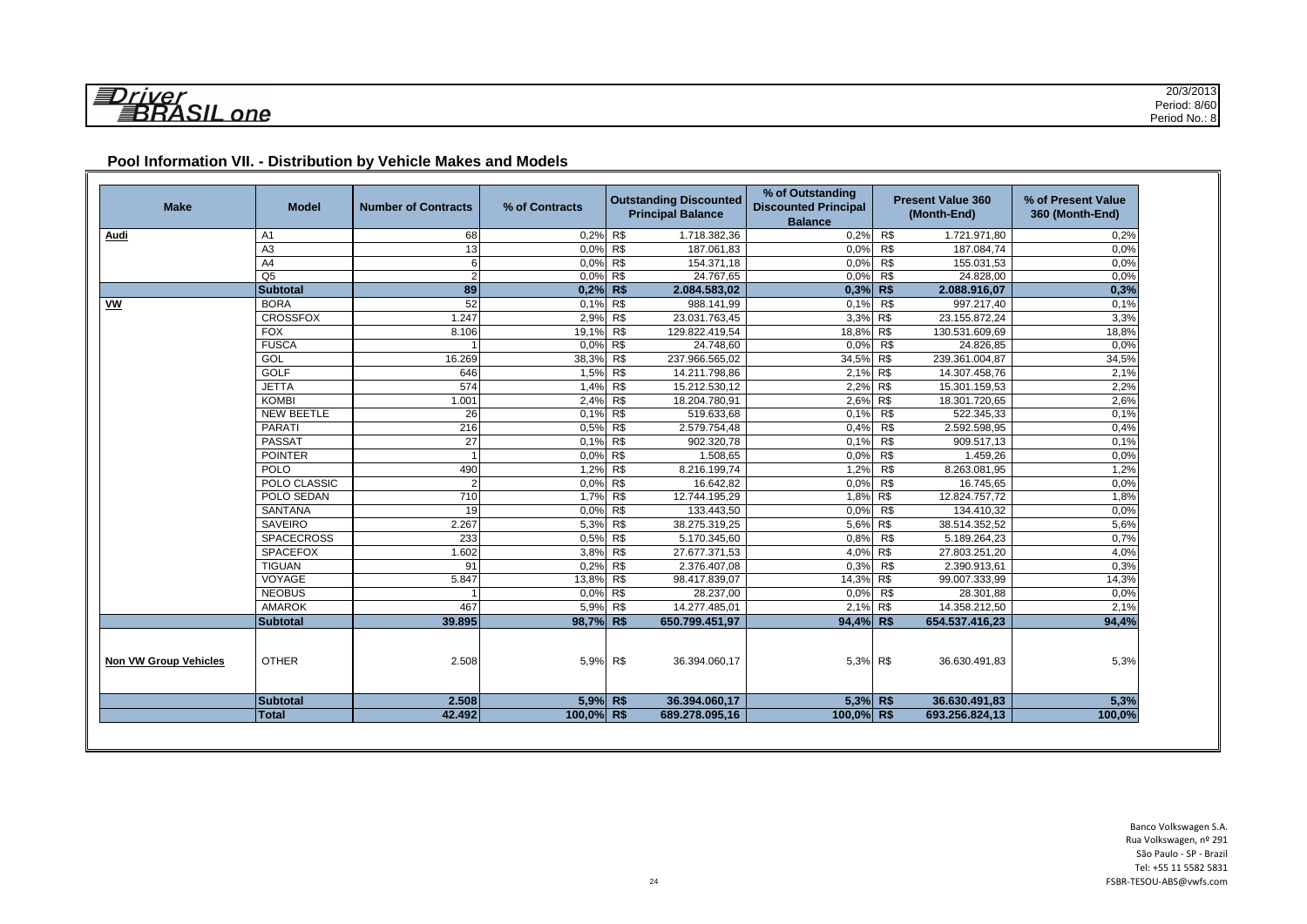# 

#### **Pool Information VIII. - Geographic Distribution**

| <b>State</b>    | <b>Number of Contracts</b> | % of Contracts | <b>Outstanding</b><br><b>Discounted Principal</b><br><b>Balance</b> |                | % of Outstanding<br><b>Discounted Principal</b><br><b>Balance</b> |     | <b>Present Value 360</b><br>(Month-End) | % of Present Value<br>360 (Month-End) |  |
|-----------------|----------------------------|----------------|---------------------------------------------------------------------|----------------|-------------------------------------------------------------------|-----|-----------------------------------------|---------------------------------------|--|
| <b>AC</b>       | 235                        | 0.6%           | R\$                                                                 | 4.109.386,45   | $0.6\%$ R\$                                                       |     | 4.142.087.71                            | 0.6%                                  |  |
| <b>AL</b>       | 580                        | 1.4%           | R\$                                                                 | 9.385.343.82   | 1.4%                                                              | R\$ | 9.447.909.82                            | 1,4%                                  |  |
| AM              | 460                        | 1.1%           | R\$                                                                 | 9.272.185.66   | 1.3%                                                              | R\$ | 9.337.532,52                            | 1,3%                                  |  |
| AP              | 89                         | 0.2%           | R\$                                                                 | 1.961.662,17   | 0.3%                                                              | R\$ | 1.976.765.15                            | 0,3%                                  |  |
| <b>BA</b>       | 2.260                      | 5.3%           | R\$                                                                 | 34.460.229,20  | 5.0%                                                              | R\$ | 34.675.108,84                           | 5.0%                                  |  |
| CE              | 1.212                      | 2.9%           | RS                                                                  | 19.858.883,83  | 2,9%                                                              | RS  | 19.981.179.03                           | 2.9%                                  |  |
| DF              | 691                        | 1.6%           | R\$                                                                 | 13.227.625,56  | 1.9%                                                              | R\$ | 13.333.238.07                           | 1,9%                                  |  |
| ES              | 776                        | 1.8%           | R\$                                                                 | 11.462.022.20  | 1.7%                                                              | R\$ | 11.529.683.39                           | 1.7%                                  |  |
| GO              | 2.124                      | 5,0%           | R\$                                                                 | 35.140.323,84  | 5,1%                                                              | R\$ | 35.387.494,38                           | 5,1%                                  |  |
| MA              | 513                        | 1.2%           | R\$                                                                 | 9.492.311,81   | 1,4%                                                              | R\$ | 9.543.741.87                            | 1,4%                                  |  |
| <b>MG</b>       | 3.775                      | 8,9%           | R\$                                                                 | 61.812.700,78  | 9.0%                                                              | R\$ | 62.146.949.72                           | 9,0%                                  |  |
| <b>MS</b>       | 617                        | 1,5%           | R\$                                                                 | 10.095.661.20  | 1,5%                                                              | R\$ | 10.129.358.83                           | 1,5%                                  |  |
| MT              | 608                        | 1.4%           | R\$                                                                 | 10.931.186.84  | 1.6%                                                              | R\$ | 10.990.388.65                           | 1.6%                                  |  |
| PA              | 883                        | 2,1%           | R\$                                                                 | 15.101.568,30  | 2,2%                                                              | R\$ | 15.192.217,41                           | 2,2%                                  |  |
| PB              | 553                        | 1.3%           | R\$                                                                 | 8.785.008.79   | 1.3%                                                              | R\$ | 8.836.977.60                            | 1.3%                                  |  |
| PE              | 1.633                      | 3,8%           | R\$                                                                 | 26.598.250.87  | 3,9%                                                              | R\$ | 26.754.894.23                           | 3,9%                                  |  |
| PI              | 407                        | 1.0%           | R\$                                                                 | 6.719.726,63   | 1.0%                                                              | R\$ | 6.758.856.82                            | 1,0%                                  |  |
| <b>PR</b>       | 3.397                      | 8.0%           | R\$                                                                 | 53.868.301,67  | 7.8%                                                              | R\$ | 54.202.109.72                           | 7,8%                                  |  |
| <b>RJ</b>       | 3.021                      | 7.1%           | R\$                                                                 | 49.788.428.15  | 7,2%                                                              | R\$ | 50.133.950.31                           | 7,2%                                  |  |
| <b>RN</b>       | 485                        | 1.1%           | R\$                                                                 | 7.504.991.37   | 1.1%                                                              | R\$ | 7.551.694.32                            | 1,1%                                  |  |
| <b>RO</b>       | 409                        | 1.0%           | R\$                                                                 | 7.022.972,17   | 1.0%                                                              | R\$ | 7.057.514.12                            | 1,0%                                  |  |
| $\overline{RR}$ | 136                        | 0,3%           | R\$                                                                 | 2.694.824.03   | 0,4%                                                              | R\$ | 2.718.433.86                            | 0,4%                                  |  |
| <b>RS</b>       | 3.485                      | 8.2%           | R\$                                                                 | 49.889.657.04  | 7.2%                                                              | R\$ | 50.111.827.08                           | 7.2%                                  |  |
| SC              | 2.972                      | 7.0%           | RS                                                                  | 47.541.443,63  | 6.9%                                                              | RS  | 47.776.699.41                           | 6,9%                                  |  |
| <b>SE</b>       | 411                        | 1.0%           | R\$                                                                 | 6.658.749.67   | 1.0%                                                              | R\$ | 6.693.872,56                            | 1,0%                                  |  |
| SP              | 10.530                     | 24,8%          | R\$                                                                 | 171.690.464,88 | 24,9%                                                             | R\$ | 172.616.935,14                          | 24,9%                                 |  |
| $\overline{10}$ | 230                        | 0.5%           | R <sub>s</sub>                                                      | 4.204.184.60   | 0.6% R\$                                                          |     | 4.229.403.57                            | 0.6%                                  |  |
| Total           | 42.492                     | 100.0%         | R\$                                                                 | 689.278.095.16 | 100.0%                                                            | R\$ | 693.256.824.13                          | 100,0%                                |  |